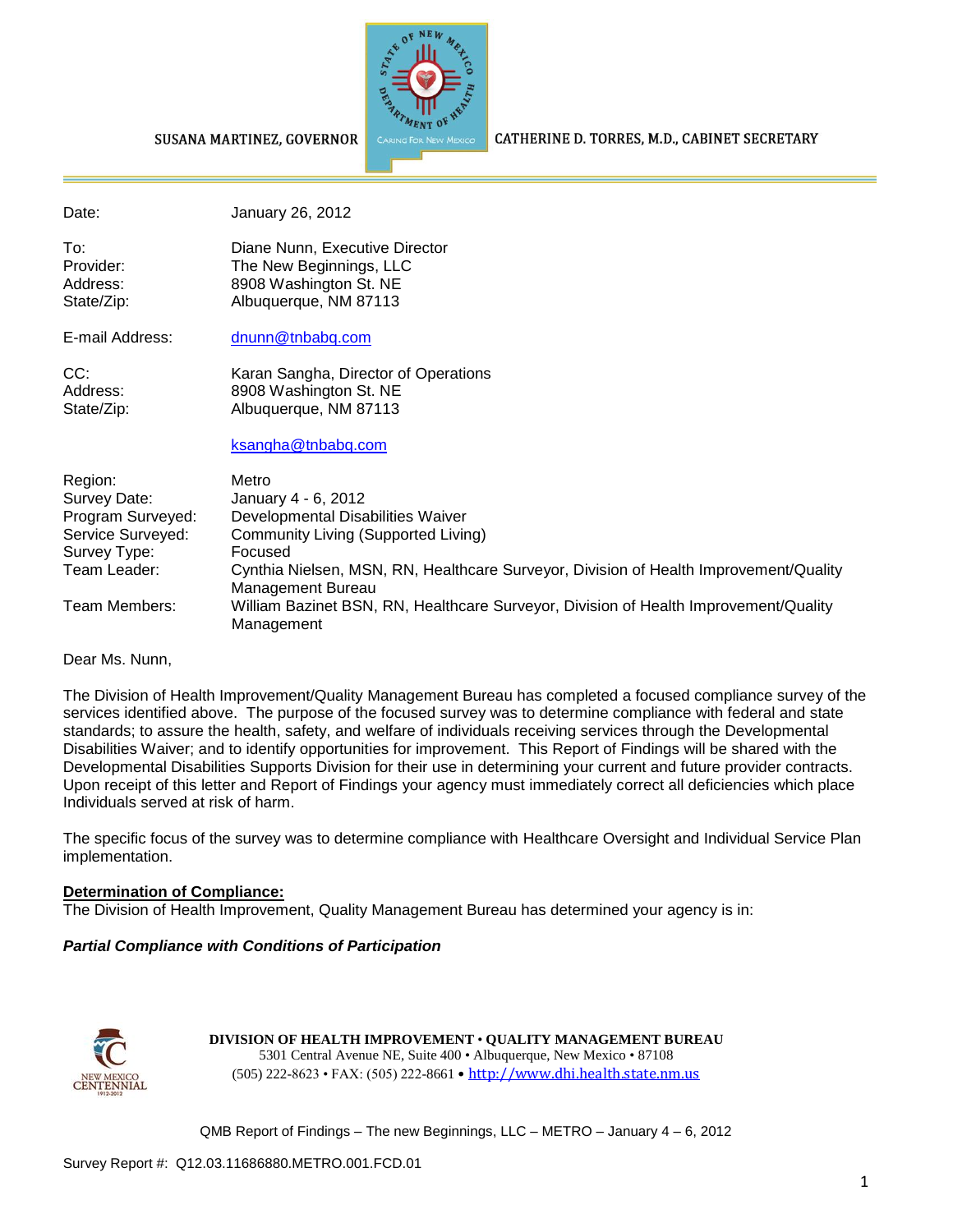This determination is based on non compliance with one or more CMS waiver assurances at the Condition of Participation level as well as Standard level deficiencies identified in the attached QMB Report of Findings and requires implementation of a Plan of Correction.

#### **Plan of Correction:**

The attached Report of Findings identifies the Standard Level and/or Condition of Participation deficiencies found during your agency's compliance review. You are required to complete and implement a Plan of Correction. Your agency has a total of 45 business days (10 business days to submit your POC for approval and 35 days to implement your *approved* Plan of Correction) from the receipt of this letter.

#### **Submission of your Plan of Correction:**

Please submit your agency's Plan of Correction in the space on the two right columns of the Report of Findings. *(See attachment "A" for additional guidance in completing the Plan of Correction)*.

Within 10 business days of receipt of this letter your agency Plan of Correction must be submitted to the parties below:

#### **1. Quality Management Bureau, Attention: Plan of Correction Coordinator 5301 Central Ave. NE Suite 400 Albuquerque, NM 87108**

#### **2. Developmental Disabilities Supports Division Regional Office for region of service surveyed**

Upon notification from QMB that your *Plan of Correction has been approved*, you must implement all remedies and corrective actions to come into compliance. If your Plan of Correction is denied, you must resubmit a revised plan as soon as possible for approval, as your POC approval and all remedies must be completed within 45 business days of the receipt of this letter.

Failure to submit your POC within the allotted 10 business days or complete and implement your Plan of Correction within the total 45 business days allowed may result in the imposition of a \$200 per day Civil Monetary Penalty until it is received, completed and/or implemented.

#### **Request for Informal Reconsideration of Findings (IRF):**

If you disagree with a finding of deficient practice, you have 10 business days upon receipt of this notice to request an IRF. Submit your request for an IRF in writing to:

> QMB Deputy Bureau Chief 5301 Central Ave NE Suite #400 Albuquerque, NM 87108 Attention: IRF request

See Attachment "C" for additional guidance in completing the request for Informal Reconsideration of Findings. The request for an IRF will not delay the implementation of your Plan of Correction which must be completed within 45 total business days (10 business days to submit your POC for approval and 35 days to implement your *approved* Plan of Correction). Providers may not appeal the nature or interpretation of the standard or regulation, the team composition or sampling methodology. If the IRF approves the modification or removal of a finding, you will be advised of any changes.

Please call the Plan of Correction Coordinator at 505-222-8647 if you have questions about the Report of Findings or Plan of Correction. Thank you for your cooperation and for the work you perform.

Sincerely,

Cynthia Nielsen MSN RN

Cynthia Nielsen MSN RN Team Lead/Healthcare Surveyor Division of Health Improvement Quality Management Bureau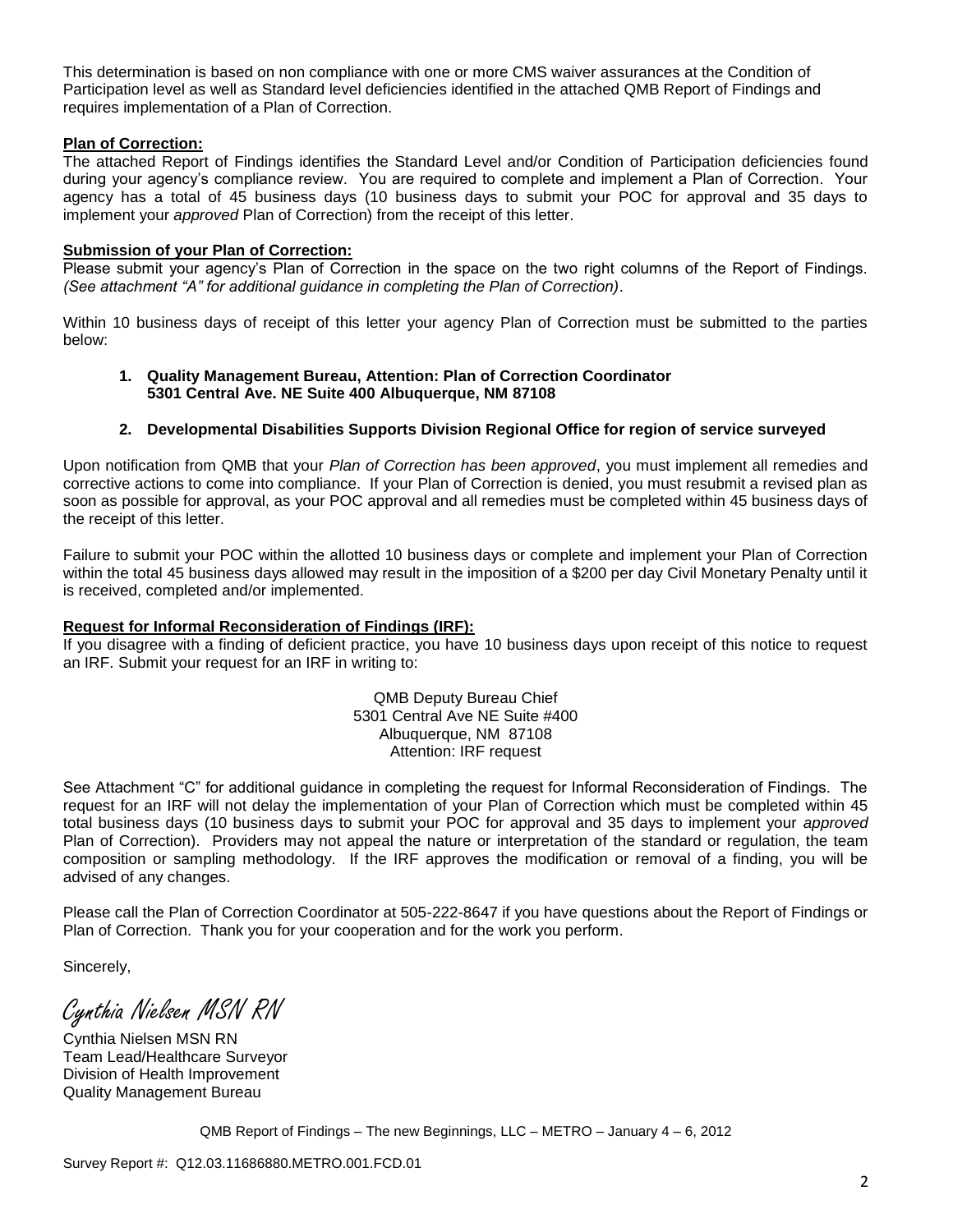| <b>Survey Process Employed:</b>         |                                                                                                                                                                                                          |                                                                                                        |
|-----------------------------------------|----------------------------------------------------------------------------------------------------------------------------------------------------------------------------------------------------------|--------------------------------------------------------------------------------------------------------|
| <b>Entrance Conference Date:</b>        | January 5, 2012                                                                                                                                                                                          |                                                                                                        |
| Present:                                | <b>The New Beginnings, LLC</b><br>Diane Nunn, Executive Director                                                                                                                                         |                                                                                                        |
|                                         | <b>DOH/DHI/QMB</b>                                                                                                                                                                                       | Cynthia Nielsen MSN RN, Team Lead/Healthcare Surveyor<br>William Bazinet BSN RN, Healthcare Surveyor   |
| <b>Exit Conference Date:</b>            | January 6, 2012                                                                                                                                                                                          |                                                                                                        |
| Present:                                | <b>The New Beginnings, LLC</b><br>Diane Nunn, Executive Director<br>Jackie DeVizio, Human Resources Director<br>Kelly Krinke, Service Coordinator Supervisor<br>Desiree Martinez RN, Director of Nursing |                                                                                                        |
|                                         | <b>DOH/DHI/QMB</b>                                                                                                                                                                                       | Cynthia Nielsen MSN, RN, Team Lead/Healthcare Surveyor<br>William Bazinet BSN, RN, Healthcare Surveyor |
| <b>Homes Visited</b>                    | Number:                                                                                                                                                                                                  | 1                                                                                                      |
| ❖ Supported Homes Visited               | Number:                                                                                                                                                                                                  | 1                                                                                                      |
| <b>Administrative Locations Visited</b> | Number:                                                                                                                                                                                                  | 1                                                                                                      |
| <b>Total Sample Size</b>                | Number:                                                                                                                                                                                                  | 4<br>2 - Jackson Class Members<br>2 - Non- <i>Jackson</i> Class Members<br>4 - Supported Living        |
| Persons Served Interviewed              | Number:                                                                                                                                                                                                  | 1                                                                                                      |
| <b>Persons Served Observed</b>          | Number:                                                                                                                                                                                                  | (3 Individuals did not respond to surveyor's questions)<br>3                                           |
| Records Reviewed (Persons Served)       | Number:                                                                                                                                                                                                  | 4                                                                                                      |
| <b>Administrative Files Reviewed</b>    | <b>Medical Records</b><br>$\bullet$<br><b>Personnel Files</b><br><b>Training Records</b><br><b>Evacuation Drills</b>                                                                                     | <b>Incident Management Records</b><br>Agency Policy and Procedure                                      |

CC: Distribution List: DOH - Division of Health Improvement DOH - Developmental Disabilities Supports Division

- DOH Office of Internal Audit
- HSD Medical Assistance Division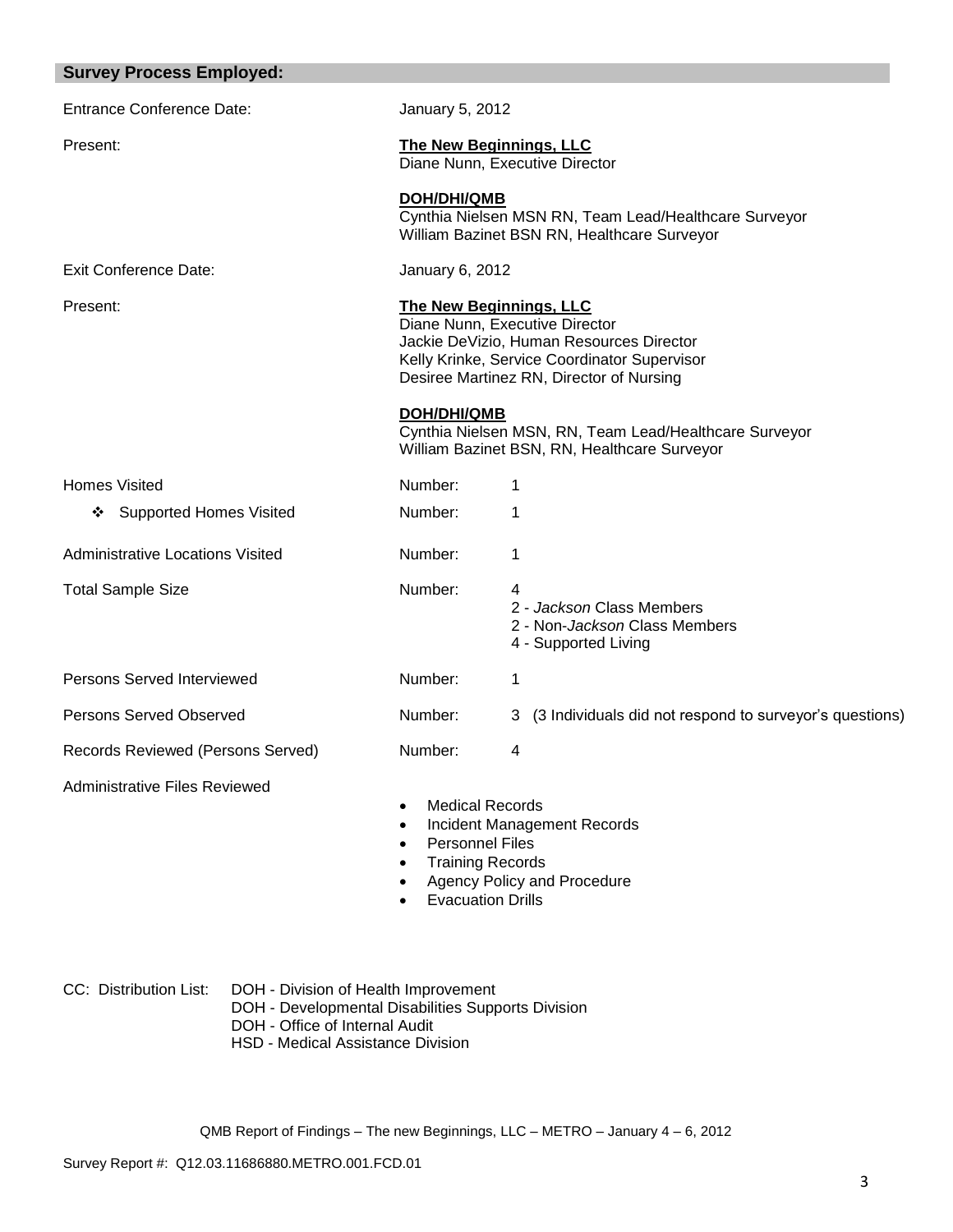## **Attachment A**

# **Provider Instructions for Completing the QMB Plan of Correction (POC) Process**

### *Introduction:*

After a QMB Compliance Survey, your QMB Report of Findings will be sent to you via e-mail.

Each provider must develop and implement a Plan of Correction (POC) that identifies specific quality assurance and quality improvement activities the agency will implement to correct deficiencies and prevent continued non compliance.

Agencies must submit their Plan of Correction within 10 business days from the date you receive the QMB Report of Findings. (Providers who do not submit a POC within 10 business days will be referred to the Internal Review Committee [IRC] for possible actions or sanctions).

Agencies must fully implement their approved Plan of Correction within 45 business days (10 business days to submit your POC for approval and 35 days to implement your approved Plan of Correction) from the date they receive the QMB Report of Findings. (Providers who fail to complete a POC within the 45 business days allowed shall be referred to the IRC for possible actions or sanctions.)

If you have questions about the Plan of Correction process, call the QMB Plan of Correction Coordinator at 505-222-8647 or email at George. Perrault@state.nm.us. Requests for technical assistance must be requested through your DDSD Regional Office.

The POC process cannot resolve disputes regarding findings. If you wish to dispute a finding on the official Report of Findings, you must file an Informal Reconsideration of Findings (IRF) request within ten (10) business days of receiving your report. Please note that you must still submit a POC for findings that are in question (see Attachment "C").

## *Instructions for Completing Agency POC:*

## *Required Content*

Your Plan of Correction should provide a step-by-step description of the methods to correct each deficient practice to prevent recurrence and information that ensures the regulation cited is in compliance. The remedies noted in your POC are expected to be added to your Agency's required, annual Quality Assurance Plan.

If a deficiency has already been corrected, the plan should state how it was corrected, the completion date (date the correction was accomplished), and how possible recurrence of the deficiency will be prevented.

The Plan of Correction must address the required six CMS core elements to address *each deficiency* of the POC:

- 1. How the specific and realistic corrective action will be accomplished for individuals found to have been affected by the deficient practice.
- 2. How the agency will identify other individuals who have the potential to be affected by the same deficient practice, and how the agency will act to protect individuals in similar situations.
- 3. What QA measures will be put into place or systemic changes made to ensure that the deficient practice will not recur
- 4. Indicate how the agency plans to monitor its performance to make sure that solutions are sustained. The agency must develop a QA plan for ensuring that correction is achieved and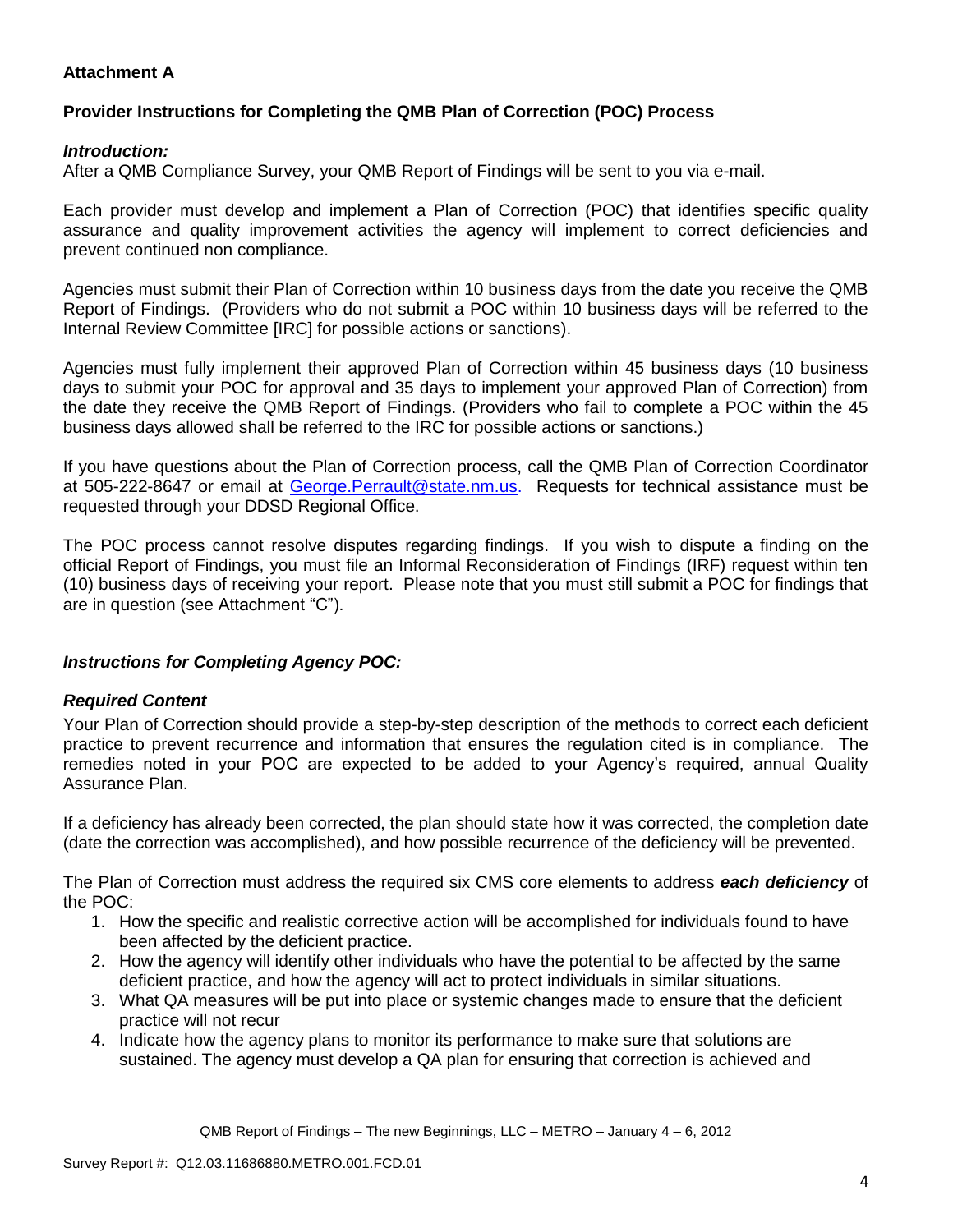sustained. This QA plan must be implemented, and the corrective action evaluated for its effectiveness. The plan of correction is integrated into the agency quality assurance system; and

- 5. Include dates when corrective action will be completed. The corrective action completion dates must be acceptable to the State.
- 6. The POC must be signed and dated by the agency director or other authorized official.

The following details should be considered when developing your POC:

- Details about how and when Consumer, Personnel and Residential files are audited by Agency personnel to ensure they contain required documents;
- Information about how Medication Administration Records are reviewed to verify they contain all required information before they are distributed, as they are being used, and after they are completed;
- Your processes for ensuring that all staff are trained in Core Competencies, Incident Reporting, and Individual-Specific service requirements, etc;
- How accuracy in Billing documentation is assured;
- How health, safety is assured;
- For Case Management Providers, how ISPs are reviewed to verify they meet requirements, how the timeliness of LOC packet submissions and consumer visits are tracked;
- Your process for gathering, analyzing and responding to Quality data; and,
- Details about Quality Targets in various areas, current status, analyses about why targets were not met, and remedies implemented.

*Note:* **Instruction or in-service of staff alone may not be a sufficient plan of correction.** This is a good first step toward correction, but additional steps should be taken to ensure the deficiency is corrected and will not recur.

## *Completion Dates*

- The plan of correction must include a **completion date** (entered in the far right-hand column) for each finding. Be sure the date is **realistic** in the amount of time your Agency will need to correct the deficiency; not to exceed 45 total business days.
- Direct care issues should be corrected immediately and monitored appropriately.
- Some deficiencies may require a staged plan to accomplish total correction.
- Deficiencies requiring replacement of equipment, etc., may require more time to accomplish correction but should show reasonable time frames.

## *Initial Submission of the Plan of Correction Requirements*

- 1. The Plan of Correction must be completed on the official QMB Survey Report of Findings/Plan of Correction Form and received by QMB within ten (10) business days from the date you received the report of findings.
- 2. For questions about the POC process, call the POC Coordinator, George Perrault at 505-222-8647 for assistance.
- 3. For Technical Assistance (TA) in developing or implementing your POC, contact your local DDSD Regional Office.
- 4. Submit your POC to George Perrault, POC Coordinator in any of the following ways:
	- a. Electronically at [George.Perrault@state.nm.us](mailto:George.Perrault@state.nm.us) *(preferred method)*
	- b. Fax to 505-222-8661, or
	- c. Mail to POC Coordinator, 5301 Central Avenue SW, Suite 400, Albuquerque, NM 87108
- 5. Do not submit supporting documentation (evidence of compliance) to QMB until after your POC has been approved by the POC Coordinator.
- 6. QMB will notify you when your POC has been "approve" or "denied."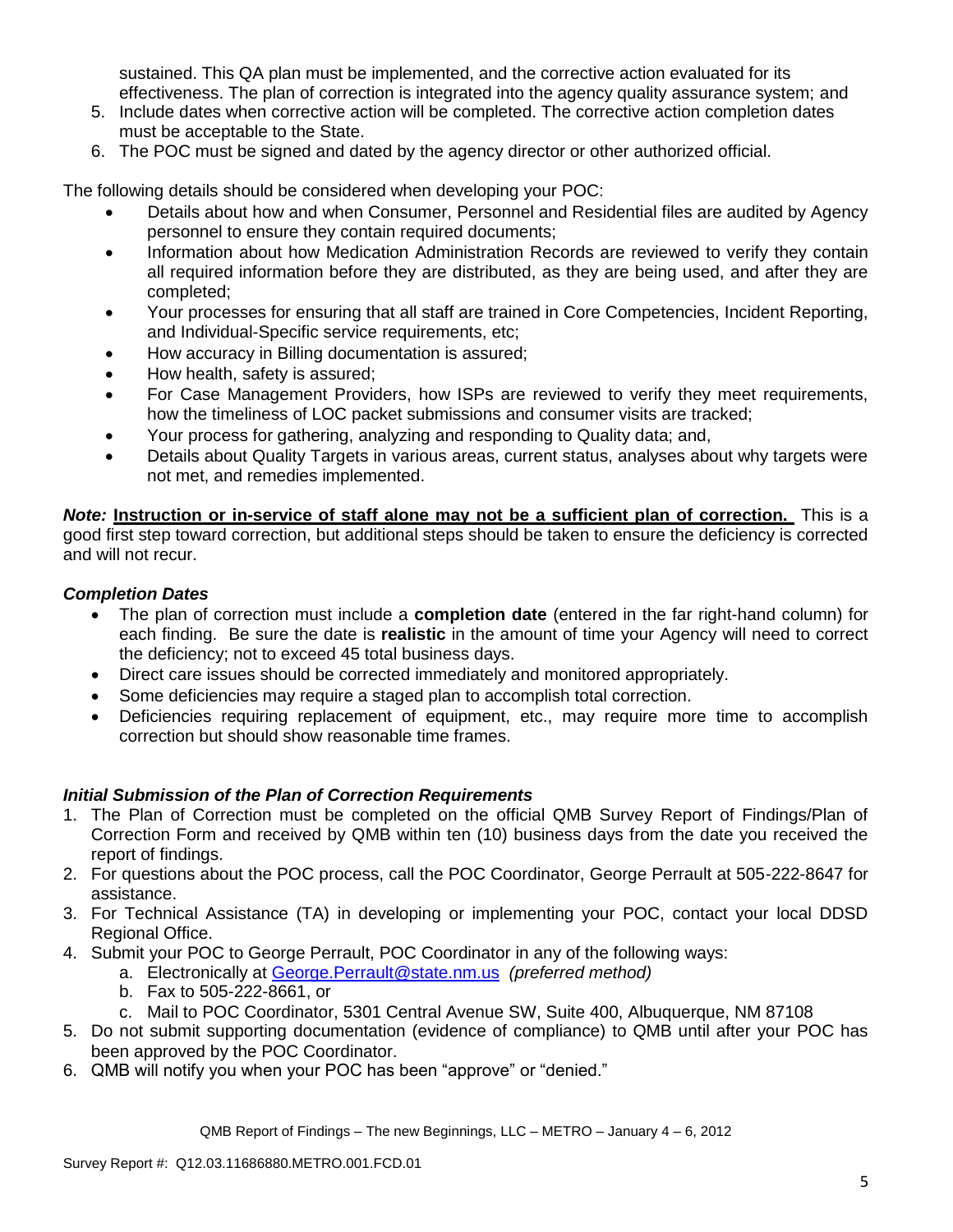- a. During this time, whether your POC is "approved," or "denied," you will have a maximum of 45 business days from the date of receipt of your Report of Findings to correct all survey deficiencies.
- b. If your POC is denied, it must be revised and resubmitted as soon as possible, as the 45 business day limit is in effect.
- c. If your POC is denied a second time your agency may be referred to the Internal Review Committee.
- d. You will receive written confirmation when your POC has been approved by QMB and a final deadline for completion of your POC.
- 7. Failure to submit your POC within 10 business days without prior approval of an extension by QMB will result in a referral to the Internal Review Committee and the possible implementation of monetary penalties and/or sanctions.

# *POC Document Submission Requirements*

Once your POC has been approved by the QMB Plan of Correction Coordinator you must submit copies of documents as evidence that all deficiencies have been corrected, as follows.

- 1. Your internal documents are due within a *maximum* of 45 business days of receipt of your Report of Findings.
- 2. You may submit your documents by postal mail (paper hard copy or on a disc), fax, or electronically (scanned and attached to e-mails).
- 3. All submitted documents *must be annotated*; please be sure the tag numbers and Identification numbers are indicated on each document submitted. Documents which are not annotated with the Tag number and Identification number may not be accepted.
- 4. Do not submit original documents; Please provide copies or scanned electronic files for evidence. Originals must be maintained in the agency file(s) per DDSD Standards.
- 5. In lieu of some documents, you may submit copies of file or home audit forms that clearly indicate cited deficiencies have been corrected, other attestations of correction must be approved by the Plan of Correction Coordinator prior to their submission.
- 6. For billing deficiencies, you must submit:
	- a. Evidence of an internal audit of billing documentation for a sample of individuals and timeframes;
	- b. Copies of "void and adjust" forms submitted to correct all over-billed or unjustified units billed identified during your internal audit.

Revisions, Modifications or Extensions to your Plan of Correction (post QMB approval) must be made in writing and submitted to the Plan of Correction Coordinator at QMB, prior to the due date and are approved on a case-by-case basis. No changes may be made to your POC or the timeframes for implementation without written approval of the POC Coordinator.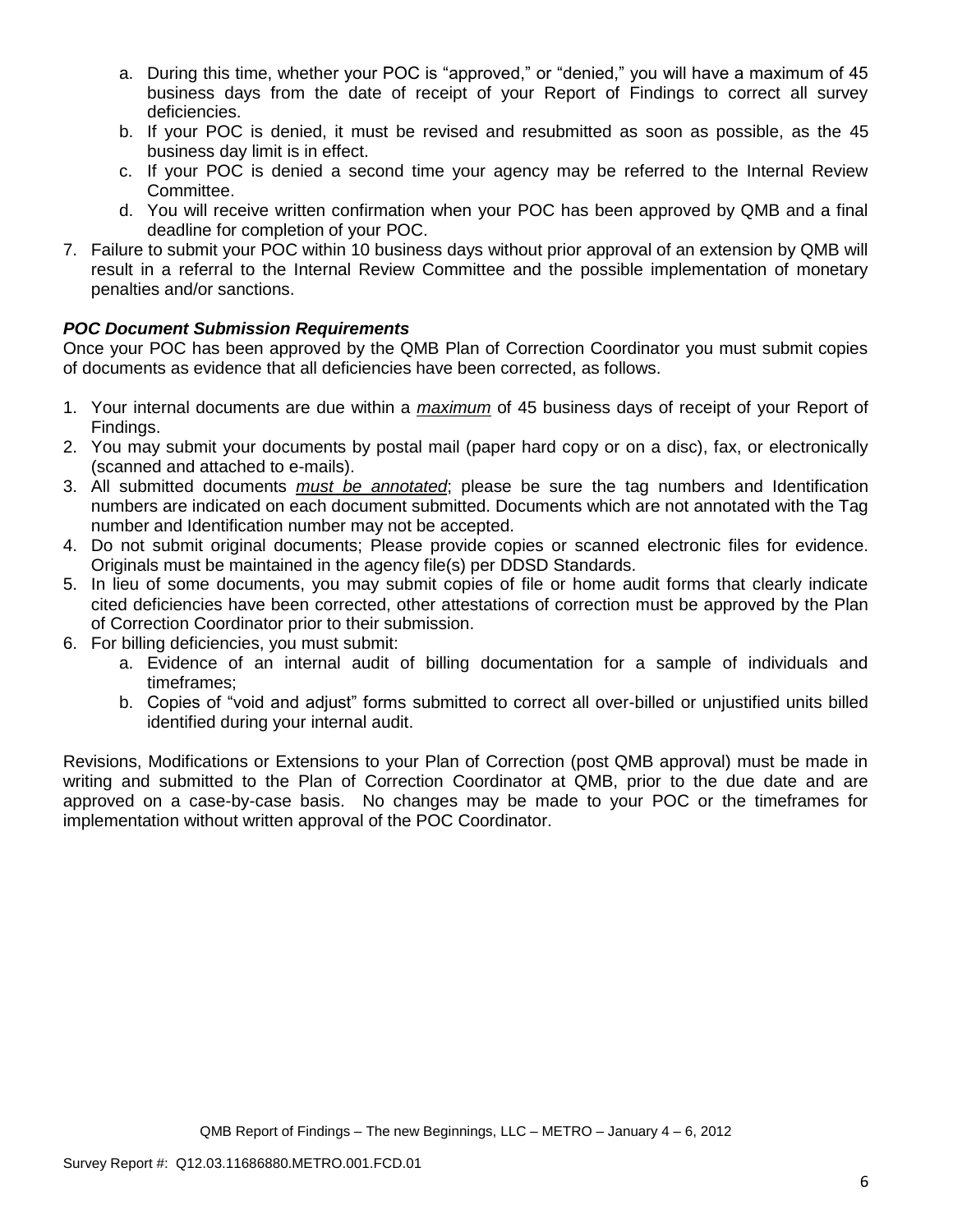## **QMB Determinations of Compliance**

## "Compliance with Conditions of Participation"

The QMB determination of "Compliance with Conditions of Participation," indicates that a provider is in compliance with all 'Conditions of Participation,' (CoP) but may have standard level deficiencies (deficiencies which are not at the condition level) out of compliance. The agency has obtained a level of compliance such that there is a minimal potential for harm to individuals' health and safety. To qualify for a determination of Compliance with Conditions of Participation, the provider must be in compliance with *all* Conditions of Participation.

# "Partial-Compliance with Conditions of Participation"

The QMB determination of "Partial-Compliance with Conditions of Participation" indicates that a provider is out of compliance with one (1) to three (3) 'Conditions of Participation.' This partialcompliance, if not corrected, may result in a serious negative outcome or the potential for more than minimal harm to individuals' health and safety. The Agency may also have standard level deficiencies (deficiencies which are not at the condition level).

Providers receiving a repeat determination of 'Partial-Compliance' for repeat deficiencies of CoPs may be referred by the Quality Management Bureau to the Internal Review Committee (IRC) for consideration of remedies and possible actions.

# "Non-Compliant with Conditions of Participation":

The QMB determination of "Non-Compliance with Conditions of Participation," indicates a provider is significantly out of compliance with Conditions of Participation and/or has:

- Four (4) Conditions of Participation out of compliance.
- Multiple findings of widespread non-compliance with any standard or regulation with a significant potential for more than minimal harm.
	- Any finding of actual harm or Immediate Jeopardy.

The Agency may also have standard level deficiencies (deficiencies which are not at the condition level).

Providers receiving a repeat determination of 'Non-Compliance' will be referred by Quality Management Bureau to the Internal Review Committee (IRC) for consideration of remedies and possible actions.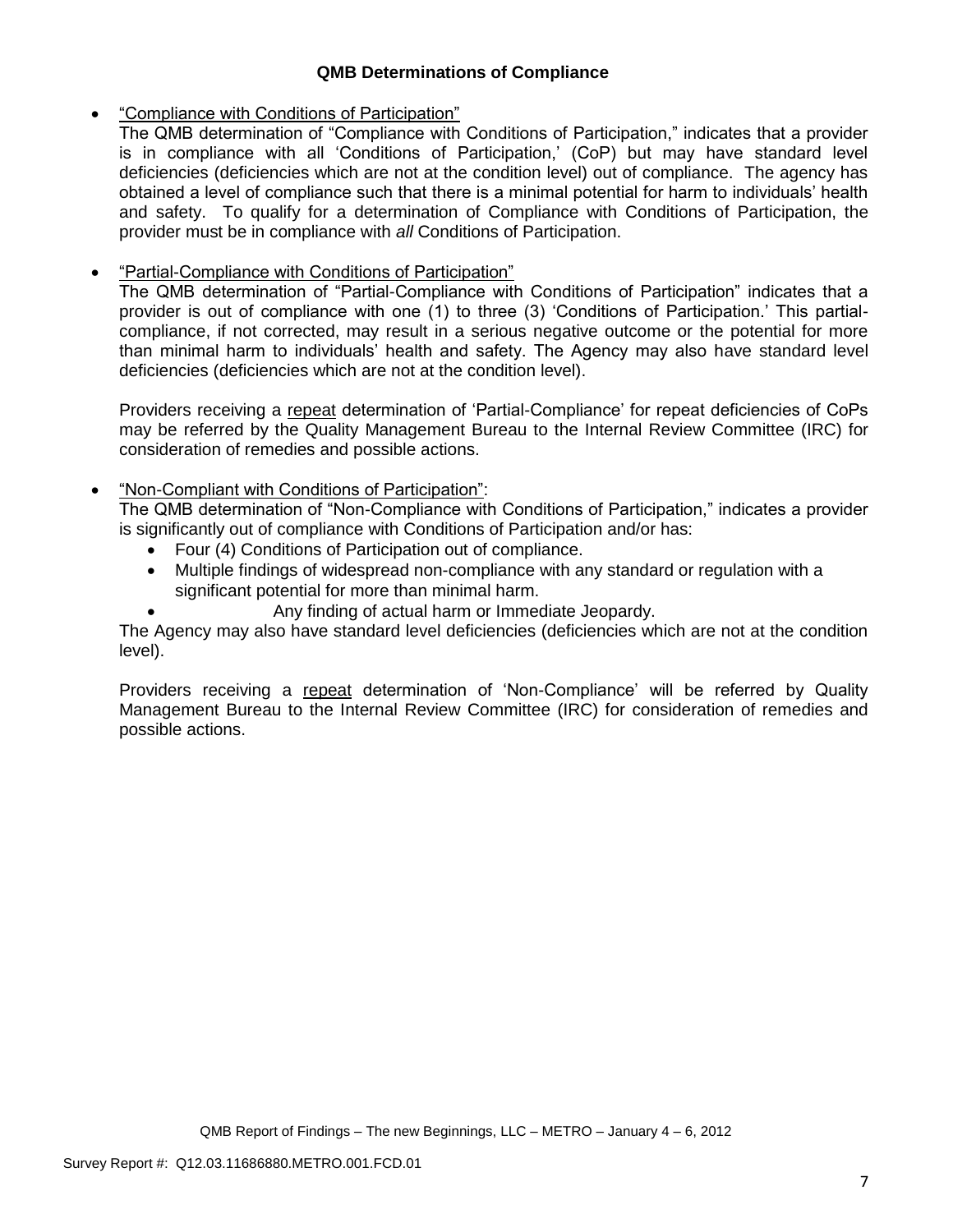### **Guidelines for the Provider Informal Reconsideration of Finding (IRF) Process**

# **Introduction:**

Throughout the QMB Survey process, surveyors are openly communicating with providers. Open communication means surveyors have clarified issues and/or requested missing information before completing the review through the use of the signed/dated "Document Request," or "administrative Needs," etc. forms. Regardless, there may still be instances where the provider disagrees with a specific finding. Providers may use the following process to informally dispute a finding.

# **Instructions:**

- 1. The Informal Reconsideration of the Finding (IRF) request must be in writing to the QMB Deputy Bureau Chief **within 10 business days** of receipt of the final Report of Findings.
- 2. The written request for an IRF *must* be completed on the QMB Request for Informal Reconsideration of Finding form available on the QMB website:<http://dhi.health.state.nm.us/qmb>
- 3. The written request for an IRF must specify in detail the request for reconsideration and why the finding is inaccurate.
- 4. The IRF request must include all supporting documentation or evidence.
- 5. If you have questions about the IRC process, email the IRF Chairperson, Scott Good at [scott.good@state.nm.us](mailto:scott.good@state.nm.us) for assistance.

# **The following limitations apply to the IRF process:**

- The request for an IRF and all supporting evidence must be received within 10 business days.
- Findings based on evidence requested during the survey and not provided may not be subject to reconsideration.
- The supporting documentation must be new evidence not previously reviewed or requested by the survey team.
- Providers must continue to complete their Plan of Correction during the IRF process
- Providers may not request an IRF to challenge the sampling methodology.
- Providers may not request an IRF based on disagreement with the nature of the standard or regulation.
- Providers may not request an IRF to challenge the team composition.
- Providers may not request an IRF to challenge the DHI/QMB determination of compliance or the length of their DDSD provider contract.

A Provider forfeits the right to an IRF if the request is not made within 10 business days of receiving the report and/or does not include all supporting documentation or evidence to show compliance with the standards and regulations.

The IRF Committee will review the request, the Provider will be notified in writing of the ruling; no face-toface meeting will be conducted.

When a Provider requests that a finding be reconsidered, it does not stop or delay the Plan of Correction process. **Providers must continue to complete the Plan of Correction, including the finding in dispute regardless of the IRF status.** If a finding is removed or modified, it will be noted and removed or modified from the Report of Findings. It should be noted that in some cases a Plan of Correction may be completed prior to the IRF process being completed. The provider will be notified in writing on the decisions of the IRF committee.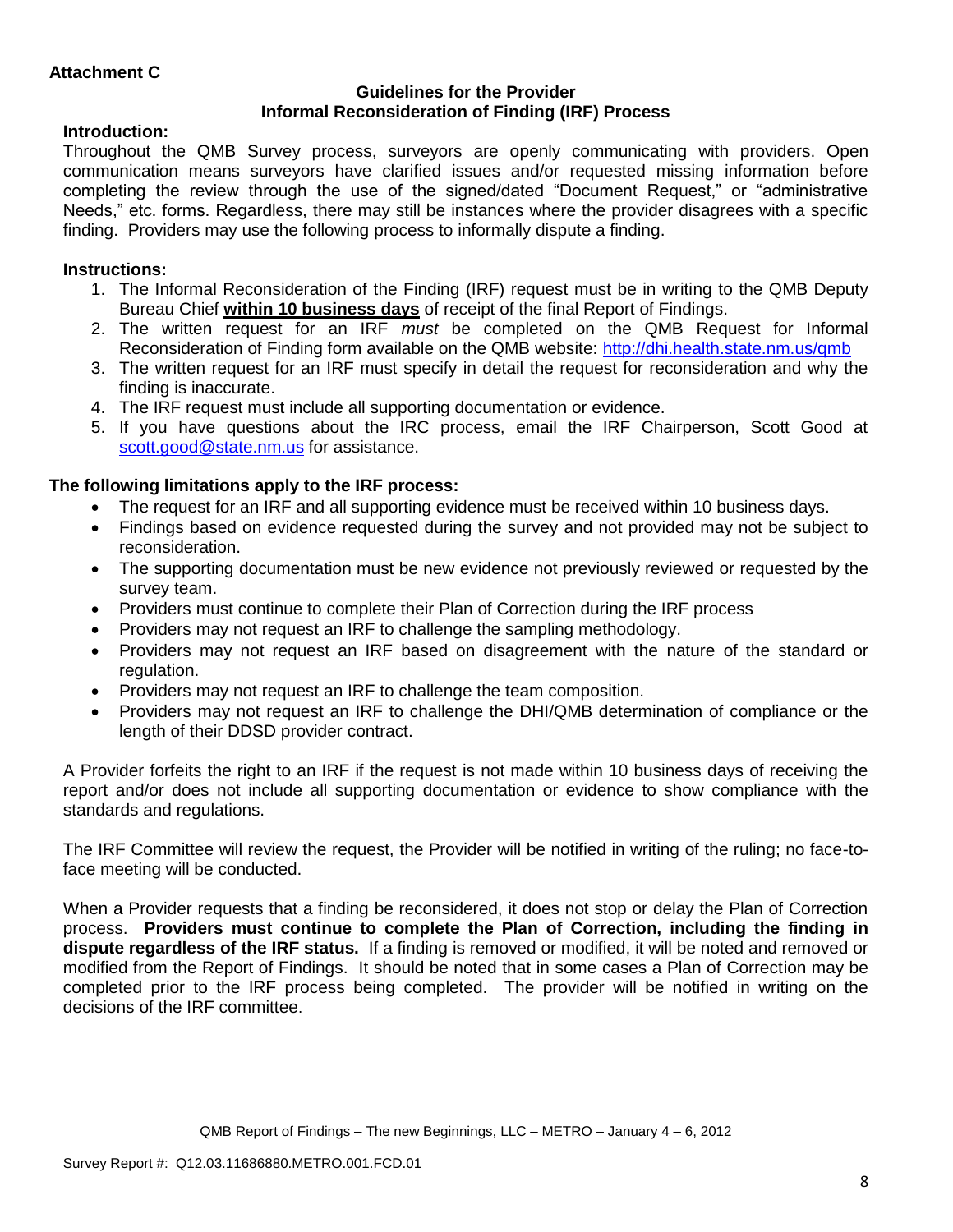| The New Beginnings, LLC - Metro Region |
|----------------------------------------|
| Developmental Disabilities Waiver      |
| Living Supports (Supported Living)     |
| <b>Focused Survey</b>                  |
| <b>January 4 - 6, 2012</b>             |
|                                        |

| <b>Standard of Care</b>                                                                                                                                                                                                                                                                                                                                                                                                                                                                                                                                                                                                                                                                                                                                                                                                                                                                                                                                                                                                                                                                                                                                                                                                   | <b>Deficiencies</b>                                                                                                                                                                                                                                                                                                                                                                                                                                                                                                                                                                                                                                                                                                                                                                                   | <b>Agency Plan of Correction, On-going</b><br><b>QA/QI &amp; Responsible Party</b>                                                                                           | <b>Date</b><br><b>Due</b> |
|---------------------------------------------------------------------------------------------------------------------------------------------------------------------------------------------------------------------------------------------------------------------------------------------------------------------------------------------------------------------------------------------------------------------------------------------------------------------------------------------------------------------------------------------------------------------------------------------------------------------------------------------------------------------------------------------------------------------------------------------------------------------------------------------------------------------------------------------------------------------------------------------------------------------------------------------------------------------------------------------------------------------------------------------------------------------------------------------------------------------------------------------------------------------------------------------------------------------------|-------------------------------------------------------------------------------------------------------------------------------------------------------------------------------------------------------------------------------------------------------------------------------------------------------------------------------------------------------------------------------------------------------------------------------------------------------------------------------------------------------------------------------------------------------------------------------------------------------------------------------------------------------------------------------------------------------------------------------------------------------------------------------------------------------|------------------------------------------------------------------------------------------------------------------------------------------------------------------------------|---------------------------|
|                                                                                                                                                                                                                                                                                                                                                                                                                                                                                                                                                                                                                                                                                                                                                                                                                                                                                                                                                                                                                                                                                                                                                                                                                           |                                                                                                                                                                                                                                                                                                                                                                                                                                                                                                                                                                                                                                                                                                                                                                                                       | <b>CMS Assurance – Service Plans: ISP Implementation –</b> Services are delivered in accordance with the service plan, including type,                                       |                           |
| scope, amount, duration and frequency specified in the service plan.                                                                                                                                                                                                                                                                                                                                                                                                                                                                                                                                                                                                                                                                                                                                                                                                                                                                                                                                                                                                                                                                                                                                                      |                                                                                                                                                                                                                                                                                                                                                                                                                                                                                                                                                                                                                                                                                                                                                                                                       |                                                                                                                                                                              |                           |
| Tag #1A32 & 6L14 ISP Implementation                                                                                                                                                                                                                                                                                                                                                                                                                                                                                                                                                                                                                                                                                                                                                                                                                                                                                                                                                                                                                                                                                                                                                                                       | <b>Standard Level Deficiency</b>                                                                                                                                                                                                                                                                                                                                                                                                                                                                                                                                                                                                                                                                                                                                                                      |                                                                                                                                                                              |                           |
| NMAC 7.26.5.16.C and D Development of the<br>ISP. Implementation of the ISP. The ISP shall<br>be implemented according to the timelines<br>determined by the IDT and as specified in the<br>ISP for each stated desired outcomes and action<br>plan.<br>C. The IDT shall review and discuss information<br>and recommendations with the individual, with<br>the goal of supporting the individual in attaining<br>desired outcomes. The IDT develops an ISP<br>based upon the individual's personal vision<br>statement, strengths, needs, interests and<br>preferences. The ISP is a dynamic document,<br>revised periodically, as needed, and amended to<br>reflect progress towards personal goals and<br>achievements consistent with the individual's<br>future vision. This regulation is consistent with<br>standards established for individual plan<br>development as set forth by the commission on<br>the accreditation of rehabilitation facilities<br>(CARF) and/or other program accreditation<br>approved and adopted by the developmental<br>disabilities division and the department of health.<br>It is the policy of the developmental disabilities<br>division (DDD), that to the extent permitted by | Based on record review, the Agency failed to<br>implement the ISP according to the timelines<br>determined by the IDT and as specified in the<br>ISP for each stated desired outcomes and action<br>plan for 4 of 4 individuals.<br>Per Individuals ISP the following was found with<br>regards to the implementation of ISP Outcomes:<br><b>Supported Living Data Collection/Data</b><br>Tracking/Progress with regards to ISP<br>Outcomes:<br>Individual #1<br>• " will practice her word list" is to be<br>completed 1 time per day. Outcome was<br>not being completed at the required<br>frequency for 11/2011.<br>Individual #2<br>• "will go walking out in the community" is to<br>be completed 1 time per week. Outcome<br>was not being completed at the required<br>frequency for 12/2011. | Provider:<br>State your Plan of Correction for the findings in<br>this Tag above this line.<br>Enter your Quality Assurance/Quality<br>Improvement processes below the line. |                           |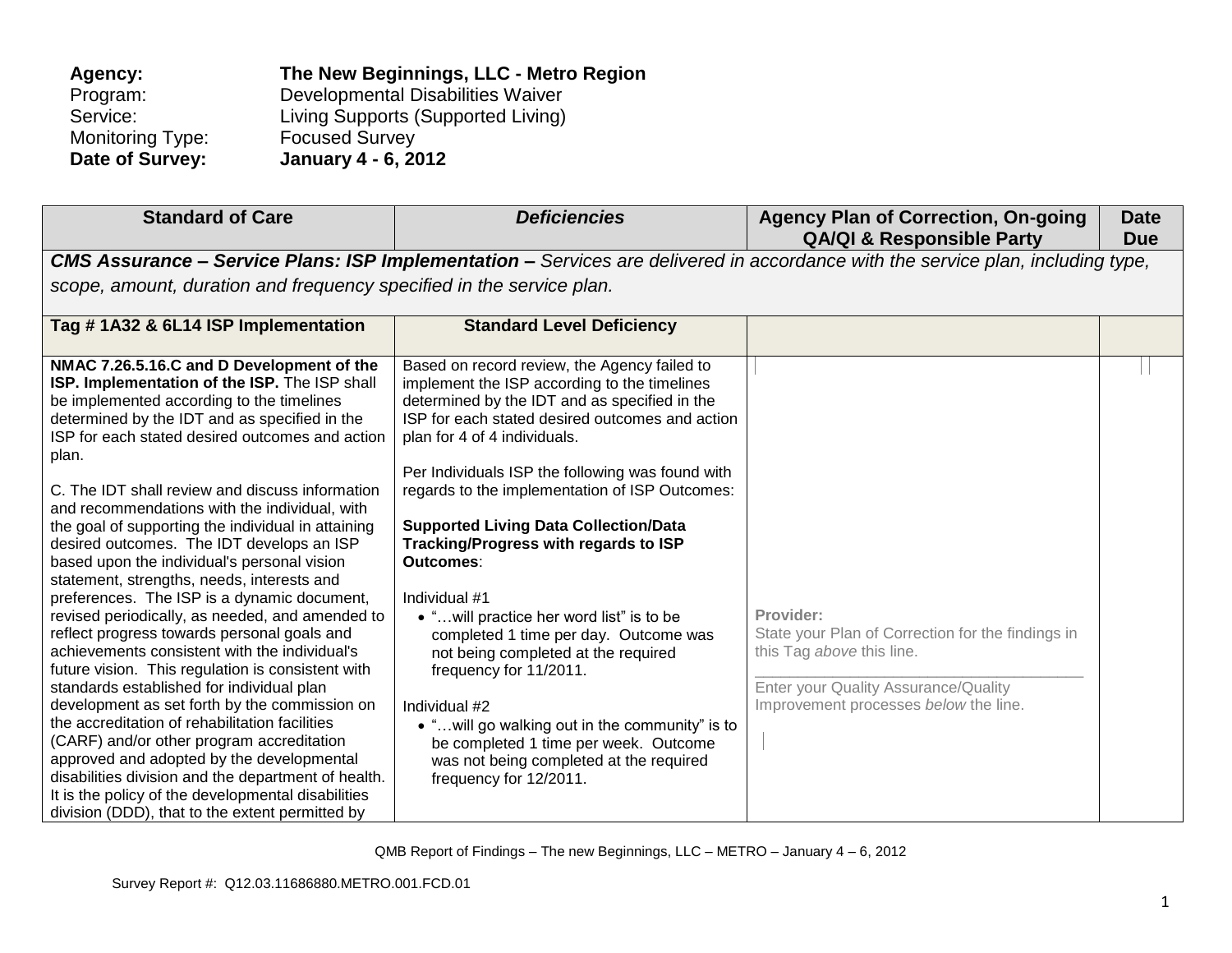| funding, each individual receive supports and<br>services that will assist and encourage<br>independence and productivity in the community<br>and attempt to prevent regression or loss of<br>current capabilities. Services and supports<br>include specialized and/or generic services,<br>training, education and/or treatment as<br>determined by the IDT and documented in the<br>ISP.<br>D. The intent is to provide choice and obtain<br>opportunities for individuals to live, work and<br>play with full participation in their communities.<br>The following principles provide direction and<br>purpose in planning for individuals with<br>developmental disabilities.<br>[05/03/94; 01/15/97; Recompiled 10/31/01] | Individual #3<br>• " will phone her mother or sister twice a<br>week for the next year" is to be completed 2<br>times per week. Outcome was not being<br>completed at the required frequency for<br>11/2011 and 12/2011.<br>Individual #4<br>• "will go out in the community and find new<br>places to explore" is to be completed 1 time<br>per week. Outcome was not being<br>completed at the required frequency for<br>11/2011.<br>• "will do an evening activity" is to be<br>completed 1 times per month. Outcome<br>was not being completed at the required<br>frequency for 11/2011. |  |  |
|---------------------------------------------------------------------------------------------------------------------------------------------------------------------------------------------------------------------------------------------------------------------------------------------------------------------------------------------------------------------------------------------------------------------------------------------------------------------------------------------------------------------------------------------------------------------------------------------------------------------------------------------------------------------------------------------------------------------------------|----------------------------------------------------------------------------------------------------------------------------------------------------------------------------------------------------------------------------------------------------------------------------------------------------------------------------------------------------------------------------------------------------------------------------------------------------------------------------------------------------------------------------------------------------------------------------------------------|--|--|
|---------------------------------------------------------------------------------------------------------------------------------------------------------------------------------------------------------------------------------------------------------------------------------------------------------------------------------------------------------------------------------------------------------------------------------------------------------------------------------------------------------------------------------------------------------------------------------------------------------------------------------------------------------------------------------------------------------------------------------|----------------------------------------------------------------------------------------------------------------------------------------------------------------------------------------------------------------------------------------------------------------------------------------------------------------------------------------------------------------------------------------------------------------------------------------------------------------------------------------------------------------------------------------------------------------------------------------------|--|--|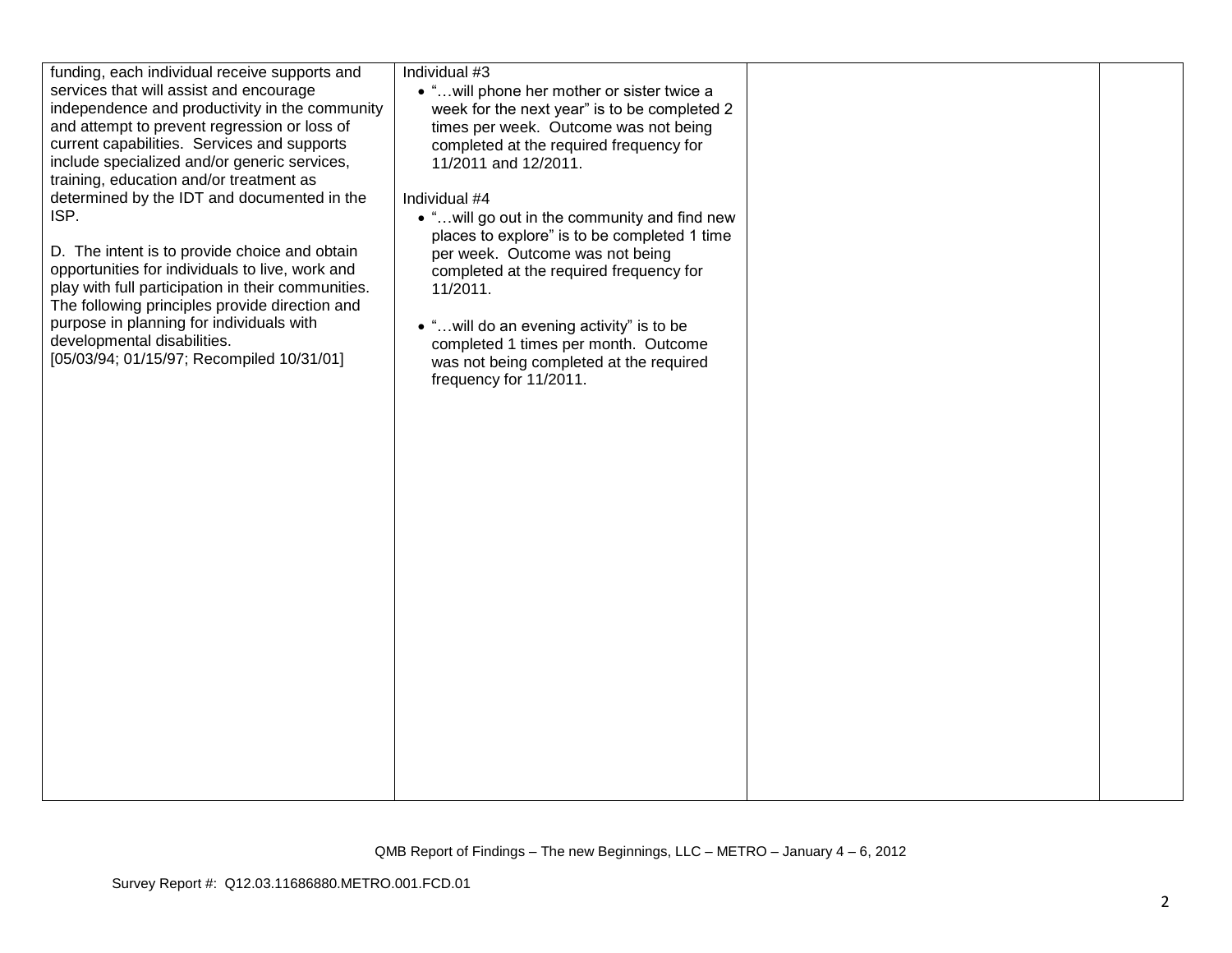| Tag # 6L14 Residential Case File                                                                                                                                                                                                                                                                                                                                                                                                                                                                                                                                                                                                                                                                        | <b>Standard Level Deficiency</b>                                                                                                                                                  |                                                                                |  |
|---------------------------------------------------------------------------------------------------------------------------------------------------------------------------------------------------------------------------------------------------------------------------------------------------------------------------------------------------------------------------------------------------------------------------------------------------------------------------------------------------------------------------------------------------------------------------------------------------------------------------------------------------------------------------------------------------------|-----------------------------------------------------------------------------------------------------------------------------------------------------------------------------------|--------------------------------------------------------------------------------|--|
|                                                                                                                                                                                                                                                                                                                                                                                                                                                                                                                                                                                                                                                                                                         |                                                                                                                                                                                   |                                                                                |  |
| Developmental Disabilities (DD) Waiver Service<br>Standards effective 4/1/2007<br><b>CHAPTER 6. VIII. COMMUNITY LIVING</b><br><b>SERVICE PROVIDER AGENCY</b><br><b>REQUIREMENTS</b>                                                                                                                                                                                                                                                                                                                                                                                                                                                                                                                     | Based on record review, the Agency failed to<br>maintain a complete and confidential case file in<br>the residence for 3 of 4 Individuals receiving<br>Supported Living Services. |                                                                                |  |
| A. Residence Case File: For individuals<br>receiving Supported Living or Family Living, the                                                                                                                                                                                                                                                                                                                                                                                                                                                                                                                                                                                                             | The following was not found, incomplete and/or<br>not current:                                                                                                                    |                                                                                |  |
| Agency shall maintain in the individual's home a<br>complete and current confidential case file for                                                                                                                                                                                                                                                                                                                                                                                                                                                                                                                                                                                                     | • Individual Specific Training Section of ISP (#2)                                                                                                                                |                                                                                |  |
| each individual. For individuals receiving<br>Independent Living Services, rather than                                                                                                                                                                                                                                                                                                                                                                                                                                                                                                                                                                                                                  | • Speech Therapy Plan (#3)                                                                                                                                                        | Provider:                                                                      |  |
| maintaining this file at the individual's home, the<br>complete and current confidential case file for                                                                                                                                                                                                                                                                                                                                                                                                                                                                                                                                                                                                  | • Occupational Therapy Plan (#4)                                                                                                                                                  | State your Plan of Correction for the findings in<br>this Tag above this line. |  |
| each individual shall be maintained at the<br>agency's administrative site. Each file shall<br>include the following:<br>(1) Complete and current ISP and all<br>supplemental plans specific to the individual;<br>(2) Complete and current Health Assessment<br>Tool:<br>(3) Current emergency contact information,<br>which includes the individual's address,<br>telephone number, names and telephone<br>numbers of residential Community Living<br>Support providers, relatives, or guardian or<br>conservator, primary care physician's name(s)<br>and telephone number(s), pharmacy name,<br>address and telephone number and dentist<br>name, address and telephone number, and<br>health plan; | • Special Health Care Needs<br>° Comprehensive Aspiration Risk<br>Management Plan (#3 & 4)<br>• Crisis Plan<br><sup>o</sup> Diabetes (#2)                                         | Enter your Quality Assurance/Quality<br>Improvement processes below the line.  |  |
| (4) Up-to-date progress notes, signed and<br>dated by the person making the note for at least<br>the past month (older notes may be transferred<br>to the agency office);                                                                                                                                                                                                                                                                                                                                                                                                                                                                                                                               |                                                                                                                                                                                   |                                                                                |  |
| (5) Data collected to document ISP Action Plan<br>implementation                                                                                                                                                                                                                                                                                                                                                                                                                                                                                                                                                                                                                                        |                                                                                                                                                                                   |                                                                                |  |
| (6) Progress notes written by direct care staff                                                                                                                                                                                                                                                                                                                                                                                                                                                                                                                                                                                                                                                         |                                                                                                                                                                                   |                                                                                |  |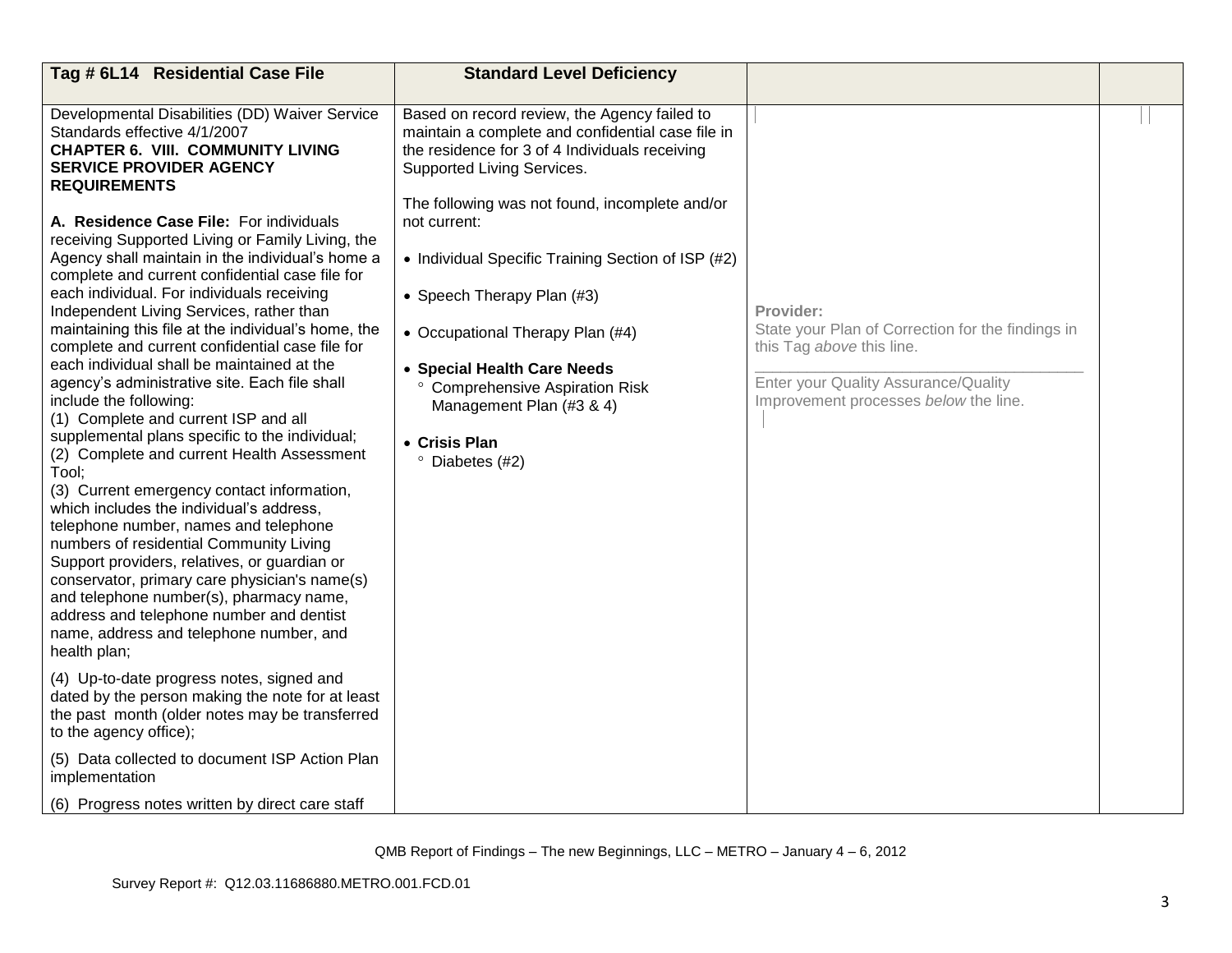|     | and by nurses regarding individual health status   |  |  |
|-----|----------------------------------------------------|--|--|
|     | and physical conditions including action taken in  |  |  |
|     | response to identified changes in condition for at |  |  |
|     | least the past month;                              |  |  |
|     | (7) Physician's or qualified health care providers |  |  |
|     | written orders;                                    |  |  |
|     | (8) Progress notes documenting implementation      |  |  |
|     | of a physician's or qualified health care          |  |  |
|     | provider's order(s);                               |  |  |
|     | (9) Medication Administration Record (MAR) for     |  |  |
|     | the past three (3) months which includes:          |  |  |
|     | (a) The name of the individual;                    |  |  |
|     | (b) A transcription of the healthcare              |  |  |
|     | practitioners prescription including the           |  |  |
|     | brand and generic name of the medication;          |  |  |
|     | (c) Diagnosis for which the medication is          |  |  |
|     | prescribed;                                        |  |  |
|     | (d) Dosage, frequency and method/route of          |  |  |
|     | delivery;                                          |  |  |
|     | (e) Times and dates of delivery;                   |  |  |
| (f) | Initials of person administering or assisting      |  |  |
|     | with medication; and                               |  |  |
|     | (g) An explanation of any medication               |  |  |
|     | irregularity, allergic reaction or adverse         |  |  |
|     | effect.                                            |  |  |
| (h) | For PRN medication an explanation for the          |  |  |
|     | use of the PRN must include:                       |  |  |
|     | Observable signs/symptoms or<br>(i)                |  |  |
|     | circumstances in which the medication              |  |  |
|     | is to be used, and                                 |  |  |
|     | (ii) Documentation of the                          |  |  |
|     | effectiveness/result of the PRN                    |  |  |
|     | delivered.                                         |  |  |
| (i) | A MAR is not required for individuals              |  |  |
|     | participating in Independent Living Services       |  |  |
|     | who self-administer their own medication.          |  |  |
|     | However, when medication administration            |  |  |
|     | is provided as part of the Independent             |  |  |
|     | Living Service a MAR must be maintained            |  |  |
|     | at the individual's home and an updated            |  |  |
|     | copy must be placed in the agency file on a        |  |  |
|     | weekly basis.                                      |  |  |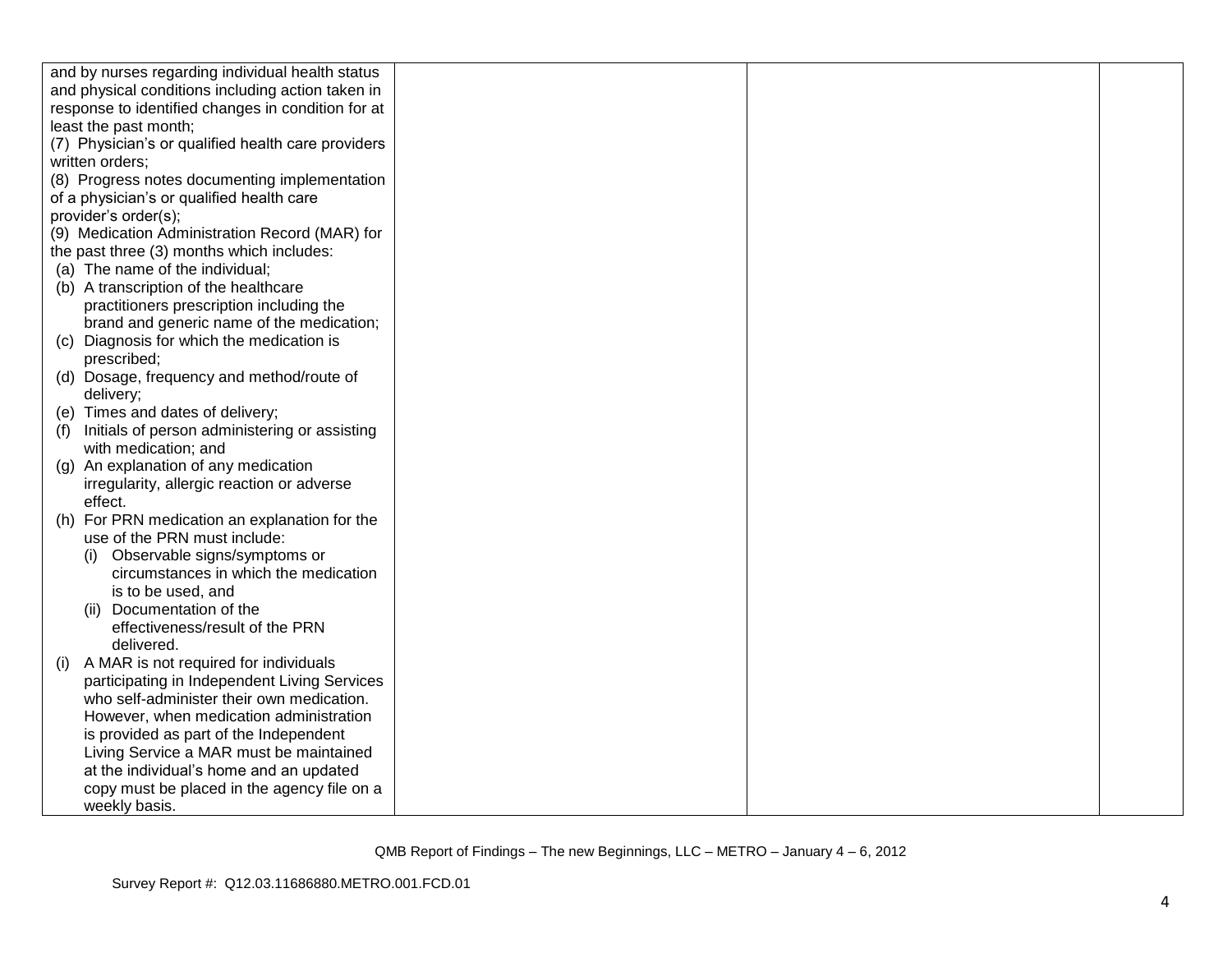| (10) Record of visits to healthcare practitioners  |  |  |
|----------------------------------------------------|--|--|
| including any treatment provided at the visit and  |  |  |
| a record of all diagnostic testing for the current |  |  |
| ISP year; and                                      |  |  |
| (11) Medical History to include: demographic       |  |  |
| data, current and past medical diagnoses           |  |  |
| including the cause (if known) of the              |  |  |
| developmental disability and any psychiatric       |  |  |
| diagnosis, allergies (food, environmental,         |  |  |
| medications), status of routine adult health care  |  |  |
| screenings, immunizations, hospital discharge      |  |  |
| summaries for past twelve (12) months, past        |  |  |
| medical history including hospitalizations,        |  |  |
| surgeries, injuries, family history and current    |  |  |
| physical exam.                                     |  |  |
|                                                    |  |  |
|                                                    |  |  |
|                                                    |  |  |
|                                                    |  |  |
|                                                    |  |  |
|                                                    |  |  |
|                                                    |  |  |
|                                                    |  |  |
|                                                    |  |  |
|                                                    |  |  |
|                                                    |  |  |
|                                                    |  |  |
|                                                    |  |  |
|                                                    |  |  |
|                                                    |  |  |
|                                                    |  |  |
|                                                    |  |  |
|                                                    |  |  |
|                                                    |  |  |
|                                                    |  |  |
|                                                    |  |  |
|                                                    |  |  |
|                                                    |  |  |
|                                                    |  |  |
|                                                    |  |  |
|                                                    |  |  |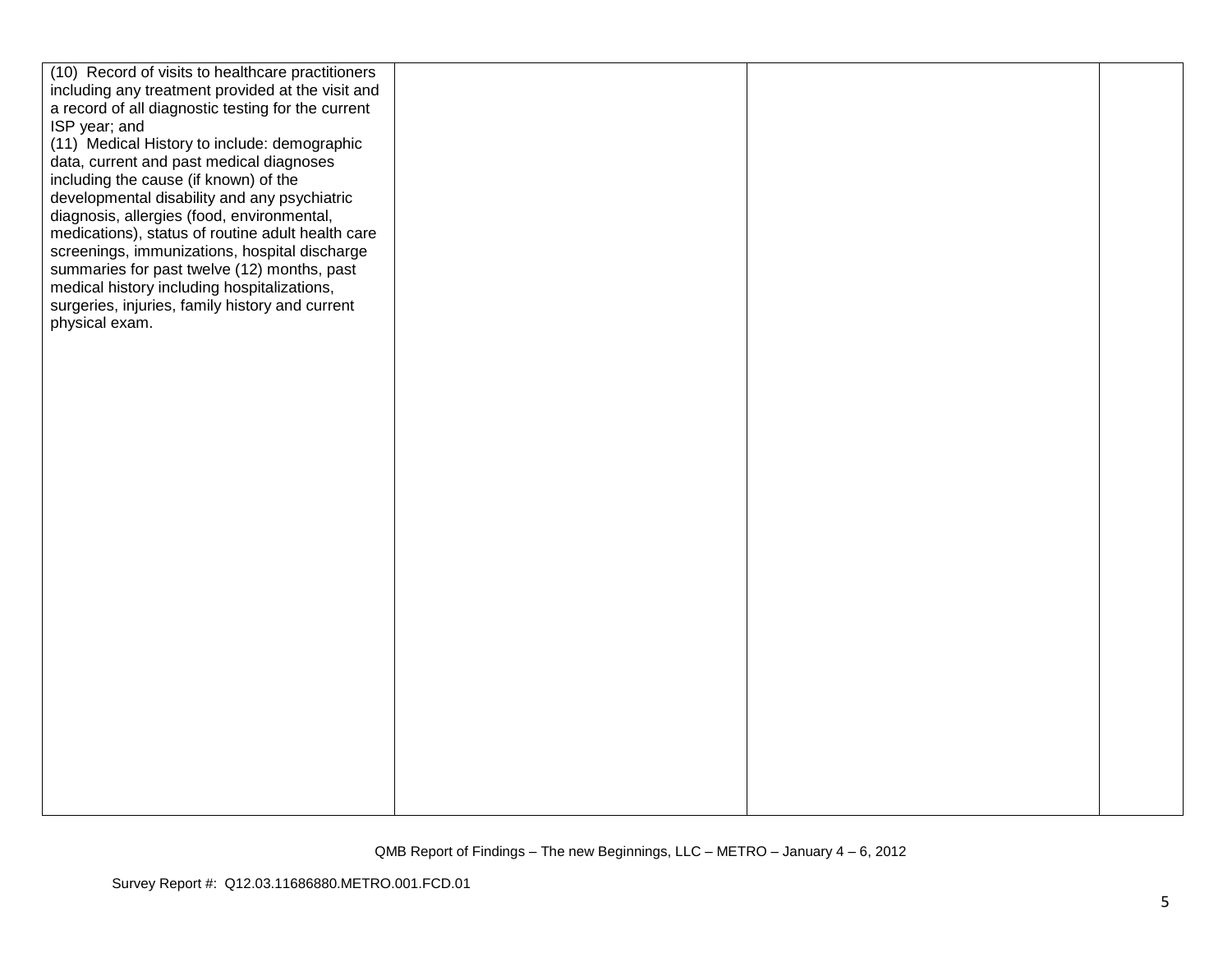| <b>Standard of Care</b>                                                                                                                                                                                                                                                                                                                                                                                                                                                                                                                                                          | <b>Deficiencies</b>                                                                                                                                                                                                                                                                                                                                                                                                                                                                                                                                                                                                                                                                                                                                                                                                                                                                        | <b>Agency Plan of Correction, On-going</b><br><b>QA/QI &amp; Responsible Party</b>                                                                                           | <b>Date</b><br><b>Due</b> |
|----------------------------------------------------------------------------------------------------------------------------------------------------------------------------------------------------------------------------------------------------------------------------------------------------------------------------------------------------------------------------------------------------------------------------------------------------------------------------------------------------------------------------------------------------------------------------------|--------------------------------------------------------------------------------------------------------------------------------------------------------------------------------------------------------------------------------------------------------------------------------------------------------------------------------------------------------------------------------------------------------------------------------------------------------------------------------------------------------------------------------------------------------------------------------------------------------------------------------------------------------------------------------------------------------------------------------------------------------------------------------------------------------------------------------------------------------------------------------------------|------------------------------------------------------------------------------------------------------------------------------------------------------------------------------|---------------------------|
|                                                                                                                                                                                                                                                                                                                                                                                                                                                                                                                                                                                  | CMS Assurance - Health and Welfare - The state, on an ongoing basis, identifies, addresses and seeks to prevent occurrences of                                                                                                                                                                                                                                                                                                                                                                                                                                                                                                                                                                                                                                                                                                                                                             |                                                                                                                                                                              |                           |
|                                                                                                                                                                                                                                                                                                                                                                                                                                                                                                                                                                                  | abuse, neglect and exploitation. Individuals shall be afforded their basic human rights. The provider supports individuals to access                                                                                                                                                                                                                                                                                                                                                                                                                                                                                                                                                                                                                                                                                                                                                       |                                                                                                                                                                              |                           |
| needed healthcare services in a timely manner.                                                                                                                                                                                                                                                                                                                                                                                                                                                                                                                                   |                                                                                                                                                                                                                                                                                                                                                                                                                                                                                                                                                                                                                                                                                                                                                                                                                                                                                            |                                                                                                                                                                              |                           |
| Tag #1A05 General Requirements                                                                                                                                                                                                                                                                                                                                                                                                                                                                                                                                                   | <b>CoP Level Deficiency</b>                                                                                                                                                                                                                                                                                                                                                                                                                                                                                                                                                                                                                                                                                                                                                                                                                                                                |                                                                                                                                                                              |                           |
| Developmental Disabilities (DD) Waiver<br>Service Standards effective 4/1/2007<br><b>CHAPTER 1 II. PROVIDER AGENCY</b><br><b>REQUIREMENTS:</b> The objective of these<br>standards is to establish Provider Agency<br>policy, procedure and reporting requirements<br>for DD Medicaid Waiver program. These<br>requirements apply to all such Provider Agency<br>staff, whether directly employed or<br>subcontracting with the Provider Agency.<br>Additional Provider Agency requirements and<br>personnel qualifications may be applicable for<br>specific service standards. | After an analysis of the evidence it has been<br>determined that there is a significant potential for<br>a negative outcome to occur.<br>Based on interview and record review, the<br>Agency failed to follow procedures to protect the<br>physical/mental health of individual.<br>During an interview with the Director of Nursing<br>(#52), when asked what the process for<br>correcting unsigned areas on the Medication<br>Administration Record (MAR) was, the following<br>was reported:                                                                                                                                                                                                                                                                                                                                                                                           | Provider:<br>State your Plan of Correction for the findings in<br>this Tag above this line.<br>Enter your Quality Assurance/Quality<br>Improvement processes below the line. |                           |
| <b>General Requirements:</b><br>А.<br>(2) The Provider Agency is required to develop<br>and implement written policies and procedures<br>that maintain and protect the physical and<br>mental health of individuals and which comply<br>with all DDSD policies and procedures and all<br>relevant New Mexico State statutes, rules and<br>standards. These policies and procedures shall<br>be reviewed at least every three years and<br>updated as needed.                                                                                                                     | • #52 explained that the person responsible<br>was to document a certain way on the MAR.<br>The process for an unsigned area on the<br>MAR is for the house manager or service<br>coordinator to find out who was responsible<br>for not initialing, have them initial and circle<br>the initials and then explain on the back of the<br>MAR why it was not originally signed, a<br>medication error (internal incident report) is<br>also to be completed.<br>During an interview with Service Coordinator<br>(#51) and Executive Director (#53) when they<br>were asked about unsigned areas on the MAR,<br>it was confirmed by #51 & 53 the Agency's<br>policy was not followed for the December 2011<br>MARs for Individual #2.<br>Review of the Agency's Medication Errors Policy<br>did not include the referenced details #52 spoke<br>about. The Agency's Medication Errors Policy |                                                                                                                                                                              |                           |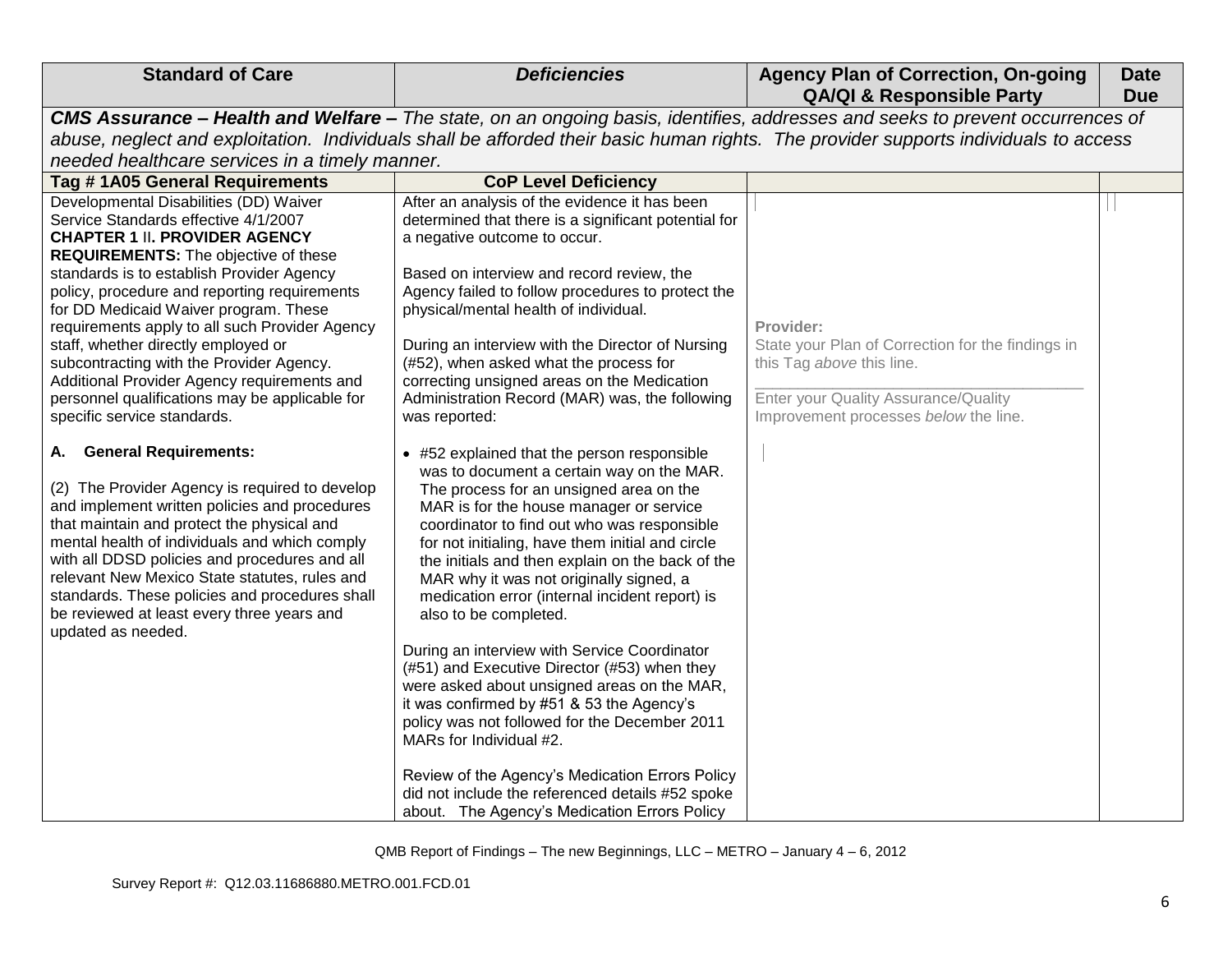| only stated that medication errors will be<br>documented on the MAR. |  |
|----------------------------------------------------------------------|--|
|                                                                      |  |
|                                                                      |  |
|                                                                      |  |
|                                                                      |  |
|                                                                      |  |
|                                                                      |  |
|                                                                      |  |
|                                                                      |  |
|                                                                      |  |
|                                                                      |  |
|                                                                      |  |
|                                                                      |  |
|                                                                      |  |
|                                                                      |  |
|                                                                      |  |
|                                                                      |  |
|                                                                      |  |
|                                                                      |  |
|                                                                      |  |
|                                                                      |  |
|                                                                      |  |
|                                                                      |  |
|                                                                      |  |
|                                                                      |  |
|                                                                      |  |
|                                                                      |  |
|                                                                      |  |
|                                                                      |  |
|                                                                      |  |
|                                                                      |  |
|                                                                      |  |
|                                                                      |  |
|                                                                      |  |
|                                                                      |  |
|                                                                      |  |
|                                                                      |  |
|                                                                      |  |
|                                                                      |  |
|                                                                      |  |
|                                                                      |  |
|                                                                      |  |
|                                                                      |  |
|                                                                      |  |
|                                                                      |  |
|                                                                      |  |
|                                                                      |  |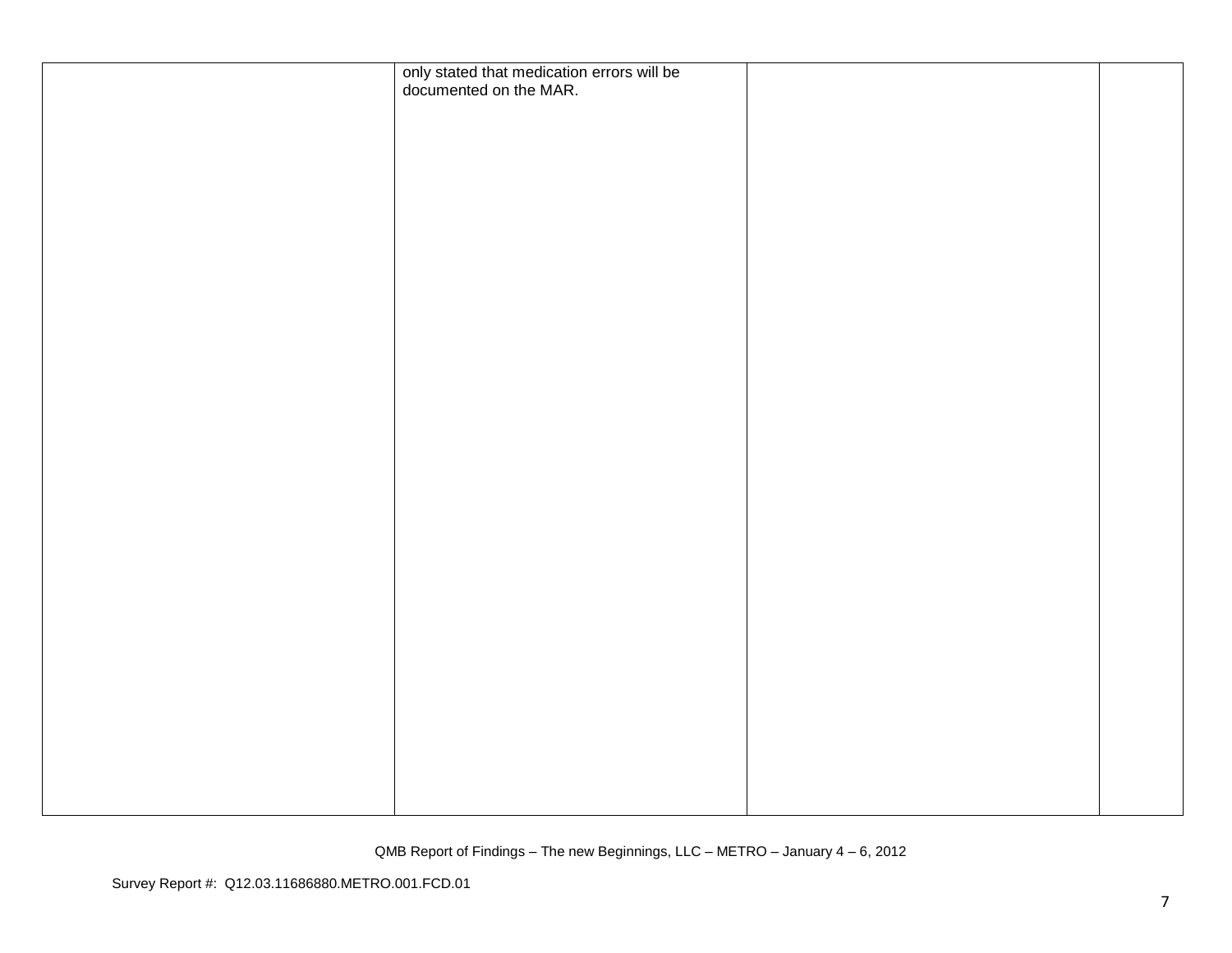| Tag #1A09 Medication Delivery (MAR)                              | <b>Standard Level Deficiency</b>               |                                                   |  |
|------------------------------------------------------------------|------------------------------------------------|---------------------------------------------------|--|
| - Routine Medication                                             |                                                |                                                   |  |
| Developmental Disabilities (DD) Waiver                           | Medication Administration Records (MAR) were   |                                                   |  |
| Service Standards effective 4/1/2007                             | reviewed for the months of November,           |                                                   |  |
| <b>CHAPTER 1 II. PROVIDER AGENCY</b>                             | December and January 2012.                     |                                                   |  |
| <b>REQUIREMENTS:</b> The objective of these                      |                                                |                                                   |  |
| standards is to establish Provider Agency                        | Based on record review, 3 of 4 individuals had |                                                   |  |
| policy, procedure and reporting requirements                     | Medication Administration Records, which       |                                                   |  |
| for DD Medicaid Waiver program. These                            | contained missing medications entries and/or   |                                                   |  |
| requirements apply to all such Provider Agency                   | other errors:                                  |                                                   |  |
| staff, whether directly employed or                              |                                                |                                                   |  |
| subcontracting with the Provider Agency.                         | Individual #1                                  |                                                   |  |
| Additional Provider Agency requirements and                      | November 2011                                  |                                                   |  |
| personnel qualifications may be applicable for                   | Medication Administration Records contained    |                                                   |  |
| specific service standards.                                      | missing entries. No documentation found        |                                                   |  |
| <b>Medication Delivery: Provider</b><br>Е.                       | indicating reason for missing entries:         |                                                   |  |
| Agencies that provide Community Living,                          | • Chlorhexadine Oral Rinse (2 times daily) -   |                                                   |  |
| Community Inclusion or Private Duty Nursing                      | Blank 11/18 & 11/25 (AM dose)                  |                                                   |  |
| services shall have written policies and                         |                                                |                                                   |  |
| procedures regarding medication(s) delivery                      | • Amlactin 12% Lotion (2 times daily) - Blank  | Provider:                                         |  |
| and tracking and reporting of medication errors                  | 11/18 & 11/25 (AM dose)                        | State your Plan of Correction for the findings in |  |
| in accordance with DDSD Medication                               |                                                | this Tag above this line.                         |  |
| Assessment and Delivery Policy and                               | Individual #2                                  |                                                   |  |
| Procedures, the Board of Nursing Rules and                       | December 2011                                  | Enter your Quality Assurance/Quality              |  |
| Board of Pharmacy standards and regulations.                     | Medication Administration Records contained    | Improvement processes below the line.             |  |
|                                                                  | missing entries. No documentation found        |                                                   |  |
| (2) When required by the DDSD Medication                         | indicating reason for missing entries:         |                                                   |  |
| Assessment and Delivery Policy, Medication                       | • Albuterol 0.083% nebulizer treatment (2      |                                                   |  |
| Administration Records (MAR) shall be<br>maintained and include: | times daily) - Blank 12/31 (PM dose)           |                                                   |  |
| (a) The name of the individual, a                                |                                                |                                                   |  |
| transcription of the physician's written or                      | January 2012                                   |                                                   |  |
| licensed health care provider's                                  | Medication Administration Records contained    |                                                   |  |
| prescription including the brand and                             | missing entries. No documentation found        |                                                   |  |
| generic name of the medication,                                  | indicating reason for missing entries:         |                                                   |  |
| diagnosis for which the medication is                            | · Ipratropium-Albuterol 0.5/3(2.5%) nebulizer  |                                                   |  |
| prescribed;                                                      | treatment (4 times daily) - Blank 1/4 (8 AM    |                                                   |  |
| (b) Prescribed dosage, frequency and                             | dose)                                          |                                                   |  |
| method/route of administration, times                            |                                                |                                                   |  |
| and dates of administration;                                     | • Nystatin 100,000u mouth swab (4 times        |                                                   |  |
| Initials of the individual administering or<br>(C)               | daily) - Blank 1/4 (8 AM dose)                 |                                                   |  |
| assisting with the medication;                                   |                                                |                                                   |  |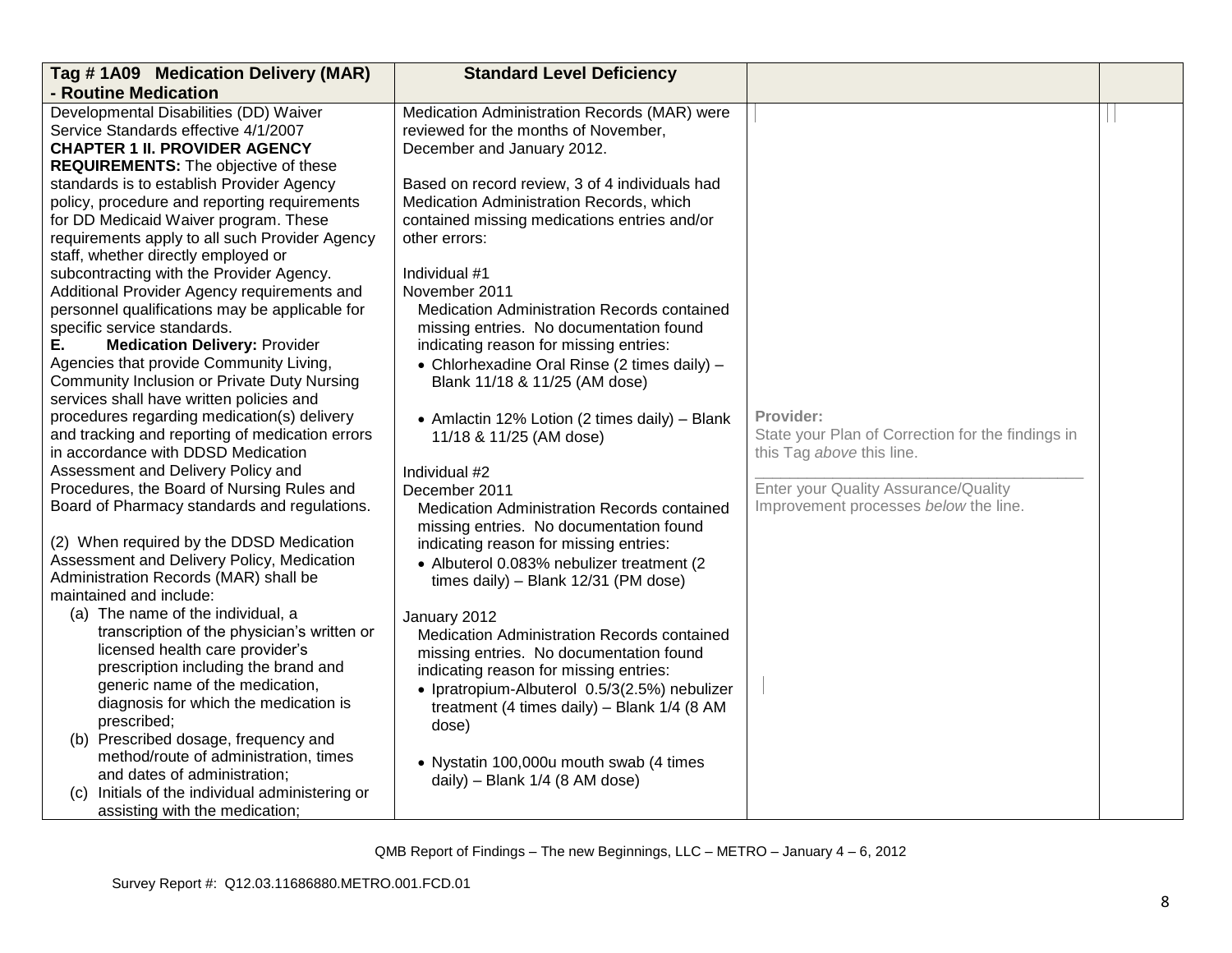| (d) Explanation of any medication<br>irregularity;<br>(e) Documentation of any allergic reaction<br>or adverse medication effect; and<br>For PRN medication, an explanation for<br>(f)<br>the use of the PRN medication shall<br>include observable signs/symptoms or<br>circumstances in which the medication | Individual #3<br>November 2011<br>Medication Administration Records contained<br>missing entries. No documentation found<br>indicating reason for missing entries:<br>• Albuterol 0.083 nebulizer treatment (2 times<br>daily) - Blank 11/7 & 11/22 (8 AM dose) |  |
|----------------------------------------------------------------------------------------------------------------------------------------------------------------------------------------------------------------------------------------------------------------------------------------------------------------|-----------------------------------------------------------------------------------------------------------------------------------------------------------------------------------------------------------------------------------------------------------------|--|
| is to be used, and documentation of<br>effectiveness of PRN medication<br>administered.<br>(3) The Provider Agency shall also maintain a                                                                                                                                                                       |                                                                                                                                                                                                                                                                 |  |
| signature page that designates the full name<br>that corresponds to each initial used to<br>document administered or assisted delivery of<br>each dose:                                                                                                                                                        |                                                                                                                                                                                                                                                                 |  |
| (4) MARs are not required for individuals<br>participating in Independent Living who self-<br>administer their own medications;<br>(5) Information from the prescribing pharmacy<br>regarding medications shall be kept in the                                                                                 |                                                                                                                                                                                                                                                                 |  |
| home and community inclusion service<br>locations and shall include the expected<br>desired outcomes of administrating the<br>medication, signs and symptoms of adverse<br>events and interactions with other medications;                                                                                     |                                                                                                                                                                                                                                                                 |  |
| NMAC 16.19.11.8 MINIMUM STANDARDS:<br>A. MINIMUM STANDARDS FOR THE<br>DISTRIBUTION, STORAGE, HANDLING AND<br><b>RECORD KEEPING OF DRUGS:</b>                                                                                                                                                                   |                                                                                                                                                                                                                                                                 |  |
| (d) The facility shall have a Medication<br>Administration Record (MAR) documenting<br>medication administered to residents,<br>including over-the-counter medications.                                                                                                                                        |                                                                                                                                                                                                                                                                 |  |
| This documentation shall include:<br>Name of resident;<br>(i)<br>Date given;<br>(ii)<br>Drug product name;<br>(iii)                                                                                                                                                                                            |                                                                                                                                                                                                                                                                 |  |
| Dosage and form;<br>(iv)<br>(v)<br>Strength of drug;                                                                                                                                                                                                                                                           |                                                                                                                                                                                                                                                                 |  |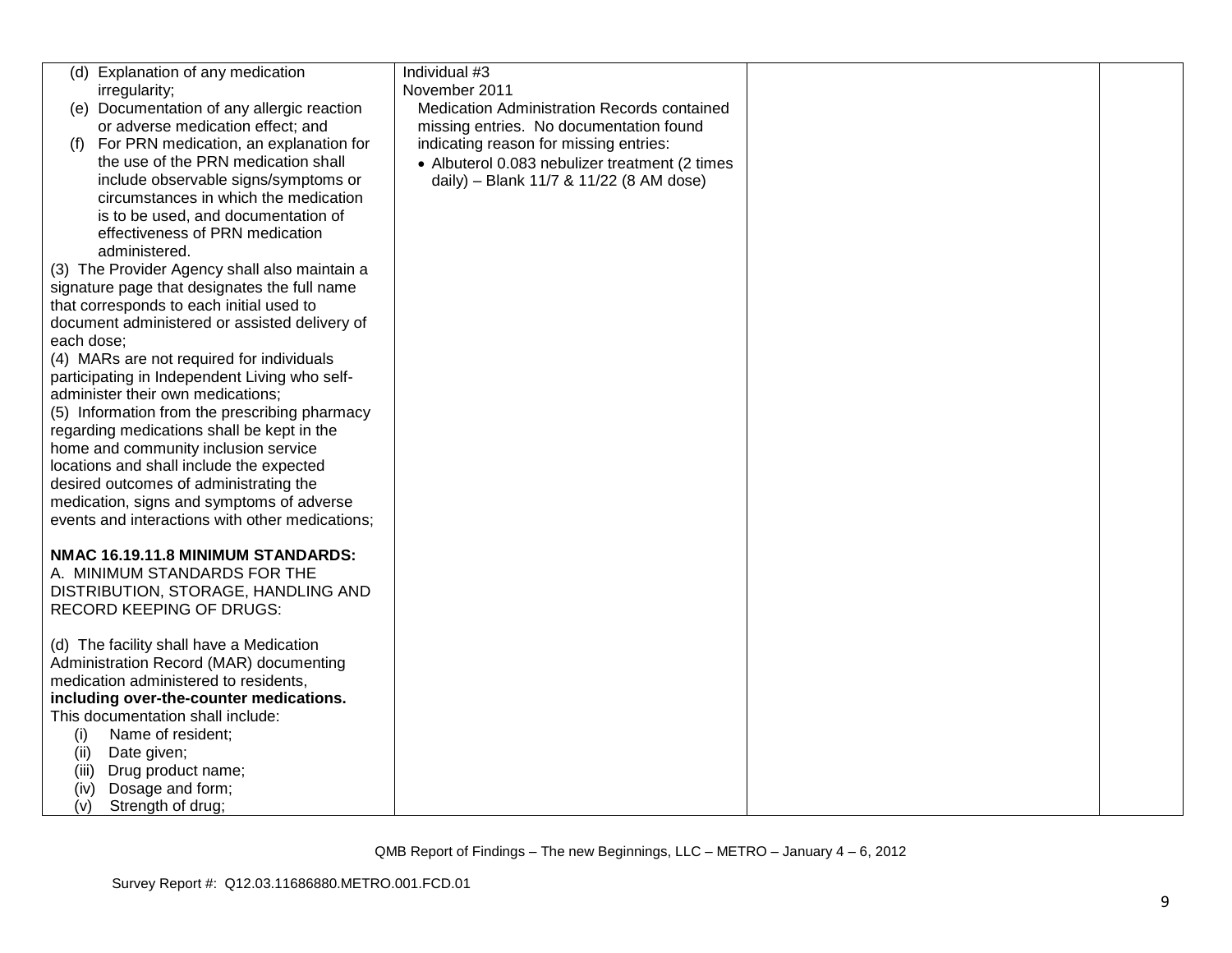| (vi) Route of administration;<br>(vii) How often medication is to be taken;<br>(viii) Time taken and staff initials;<br>(ix) Dates when the medication is<br>discontinued or changed;<br>The name and initials of all staff<br>(x)<br>administering medications.                                                                                  |  |  |
|---------------------------------------------------------------------------------------------------------------------------------------------------------------------------------------------------------------------------------------------------------------------------------------------------------------------------------------------------|--|--|
| <b>Model Custodial Procedure Manual</b><br><b>D. Administration of Drugs</b><br>Unless otherwise stated by practitioner,<br>patients will not be allowed to administer their<br>own medications.<br>Document the practitioner's order authorizing<br>the self-administration of medications.                                                      |  |  |
| All PRN (As needed) medications shall have<br>complete detail instructions regarding the<br>administering of the medication. This shall<br>include:<br>$\triangleright$ symptoms that indicate the use of the<br>medication,<br>exact dosage to be used, and<br>➤<br>the exact amount to be used in a 24<br>$\blacktriangleright$<br>hour period. |  |  |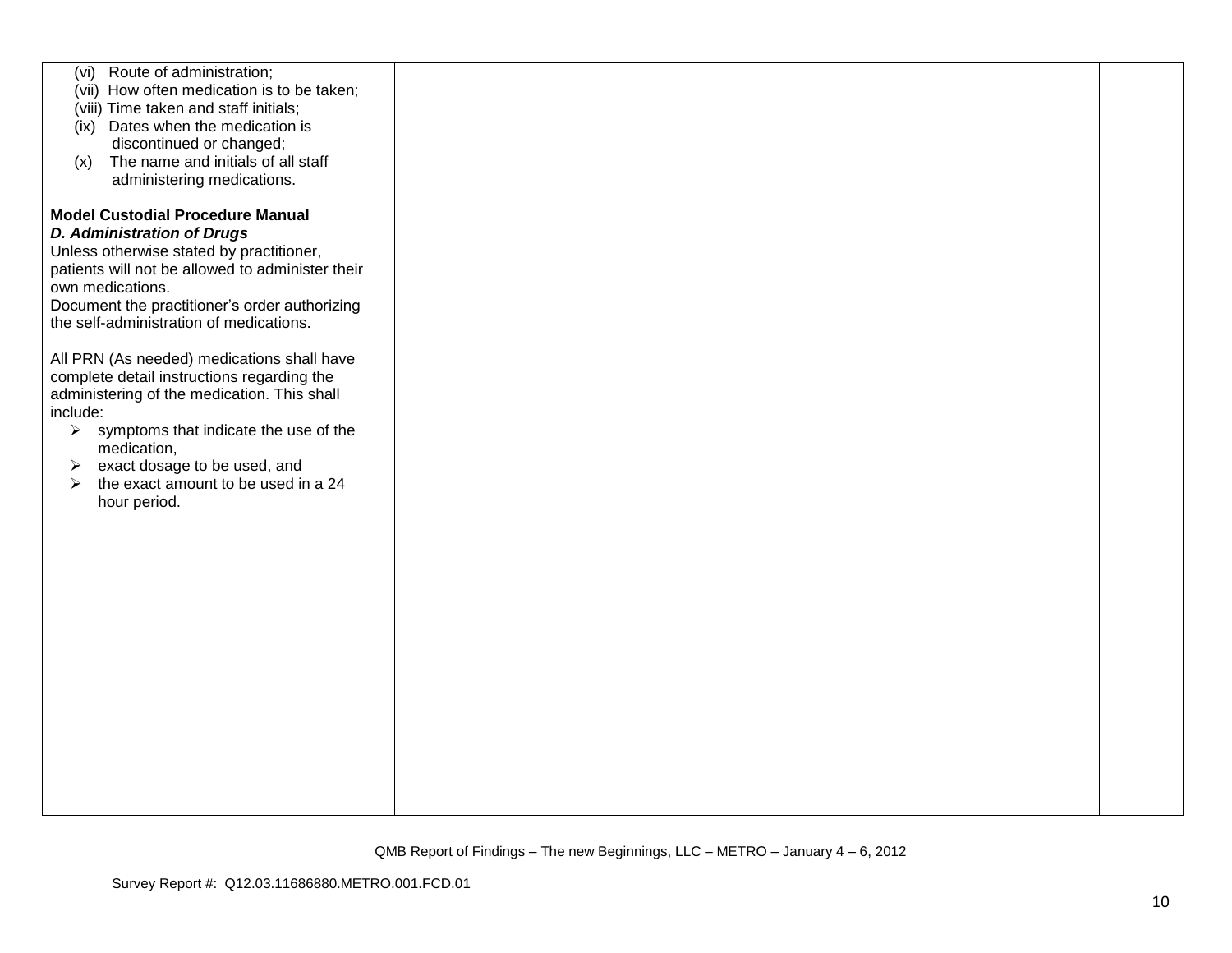| Tag # 1A15.2 & 5109 - Healthcare                                                 | <b>Standard Level Deficiency</b>             |                                                                               |  |
|----------------------------------------------------------------------------------|----------------------------------------------|-------------------------------------------------------------------------------|--|
| <b>Documentation</b>                                                             |                                              |                                                                               |  |
| Developmental Disabilities (DD) Waiver                                           | Based on record review, the Agency failed to |                                                                               |  |
| Service Standards effective 4/1/2007                                             | maintain the required documentation in the   |                                                                               |  |
| <b>CHAPTER 1. III. PROVIDER AGENCY</b>                                           | Individuals Agency Record as required per    |                                                                               |  |
| <b>DOCUMENTATION OF SERVICE DELIVERY</b>                                         | standard for 1 of 4 individual               |                                                                               |  |
| <b>AND LOCATION - Healthcare</b>                                                 |                                              |                                                                               |  |
| <b>Documentation by Nurses For Community</b>                                     | The following were not found:                |                                                                               |  |
| <b>Living Services, Community Inclusion</b>                                      |                                              |                                                                               |  |
| <b>Services and Private Duty Nursing</b>                                         | • Special Health Care Needs:                 |                                                                               |  |
| Services: Nursing services must be available                                     | • Monthly Weights                            |                                                                               |  |
| as needed and documented for Provider                                            | ° Individual #2 - As indicated in the ISP    |                                                                               |  |
| Agencies delivering Community Living                                             | the individual is to be weighed monthly.     | Provider:                                                                     |  |
| Services, Community Inclusion Services and                                       | No evidence of weight was found for          | State your Plan of Correction for the findings in                             |  |
| <b>Private Duty Nursing Services.</b>                                            | December 2011.                               | this Tag above this line.                                                     |  |
|                                                                                  |                                              |                                                                               |  |
| Chapter 1. III. E. (1 - 4) (1) Documentation of<br>nursing assessment activities |                                              | Enter your Quality Assurance/Quality<br>Improvement processes below the line. |  |
| (a) The following hierarchy shall be used to                                     |                                              |                                                                               |  |
| determine which provider agency is                                               |                                              |                                                                               |  |
| responsible for completion of the HAT and                                        |                                              |                                                                               |  |
| MAAT and related subsequent planning and                                         |                                              |                                                                               |  |
| training:                                                                        |                                              |                                                                               |  |
| (i) Community living services provider                                           |                                              |                                                                               |  |
| agency;                                                                          |                                              |                                                                               |  |
| (ii) Private duty nursing provider agency;                                       |                                              |                                                                               |  |
| (iii) Adult habilitation provider agency;                                        |                                              |                                                                               |  |
| (iv) Community access provider agency; and                                       |                                              |                                                                               |  |
| (v) Supported employment provider agency.                                        |                                              |                                                                               |  |
| (b) The provider agency must arrange for their                                   |                                              |                                                                               |  |
| nurse to complete the Health Assessment Tool                                     |                                              |                                                                               |  |
| (HAT) and the Medication Administration                                          |                                              |                                                                               |  |
| Assessment Tool (MAAT) on at least an annual                                     |                                              |                                                                               |  |
| basis for each individual receiving community                                    |                                              |                                                                               |  |
| living, community inclusion or private duty                                      |                                              |                                                                               |  |
| nursing services, unless the provider agency                                     |                                              |                                                                               |  |
| arranges for the individual's Primary Care                                       |                                              |                                                                               |  |
| Practitioner (PCP) to voluntarily complete these                                 |                                              |                                                                               |  |
| assessments in lieu of the agency nurse.                                         |                                              |                                                                               |  |
| Agency nurses may also complete these                                            |                                              |                                                                               |  |
| assessments in collaboration with the Primary                                    |                                              |                                                                               |  |
| Care Practitioner if they believe such                                           |                                              |                                                                               |  |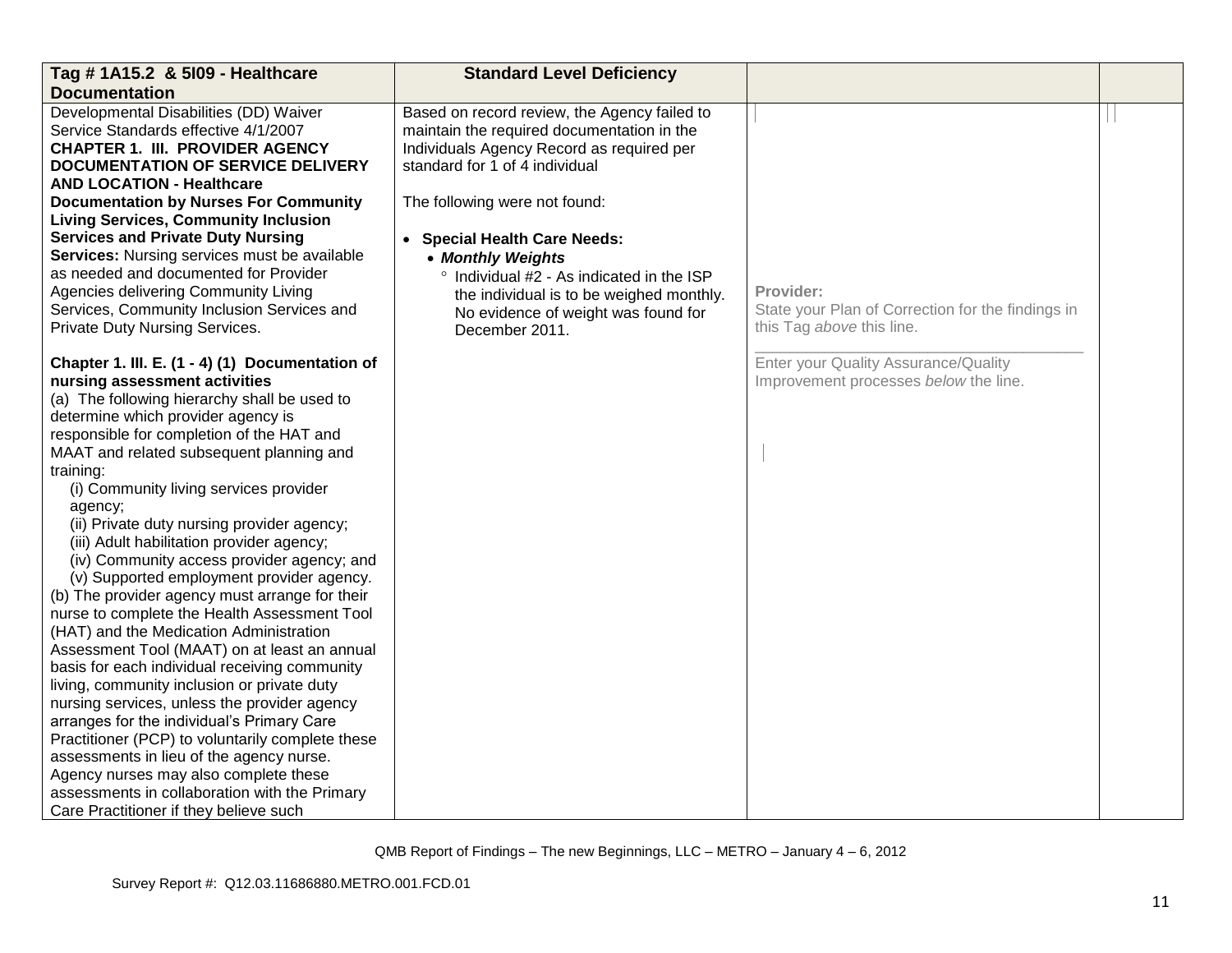| consultation is necessary for an accurate         |  |  |
|---------------------------------------------------|--|--|
| assessment. Family Living Provider Agencies       |  |  |
| have the option of having the subcontracted       |  |  |
| caregiver complete the HAT instead of the         |  |  |
| nurse or PCP, if the caregiver is comfortable     |  |  |
| doing so. However, the agency nurse must be       |  |  |
| available to assist the caregiver upon request.   |  |  |
| (c) For newly allocated individuals, the HAT      |  |  |
| and the MAAT must be completed within             |  |  |
| seventy-two (72) hours of admission into direct   |  |  |
| services or two weeks following the initial ISP,  |  |  |
| whichever comes first.                            |  |  |
| (d) For individuals already in services, the HAT  |  |  |
| and the MAAT must be completed at least           |  |  |
| fourteen (14) days prior to the annual ISP        |  |  |
| meeting and submitted to all members of the       |  |  |
| interdisciplinary team. The HAT must also be      |  |  |
| completed at the time of any significant change   |  |  |
| in clinical condition and upon return from any    |  |  |
| hospitalizations. In addition to annually, the    |  |  |
| MAAT must be completed at the time of any         |  |  |
| significant change in clinical condition, when a  |  |  |
| medication regime or route change requires        |  |  |
| delivery by licensed or certified staff, or when  |  |  |
| an individual has completed additional training   |  |  |
| designed to improve their skills to support self- |  |  |
| administration (see DDSD Medication               |  |  |
| Assessment and Delivery Policy).                  |  |  |
| (e) Nursing assessments conducted to              |  |  |
| determine current health status or to evaluate a  |  |  |
| change in clinical condition must be              |  |  |
| documented in a signed progress note that         |  |  |
| includes time and date as well as subjective      |  |  |
| information including the individual complaints,  |  |  |
| signs and symptoms noted by staff, family         |  |  |
| members or other team members; objective          |  |  |
| information including vital signs, physical       |  |  |
| examination, weight, and other pertinent data     |  |  |
| for the given situation (e.g., seizure frequency, |  |  |
| method in which temperature taken);               |  |  |
| assessment of the clinical status, and plan of    |  |  |
| action addressing relevant aspects of all active  |  |  |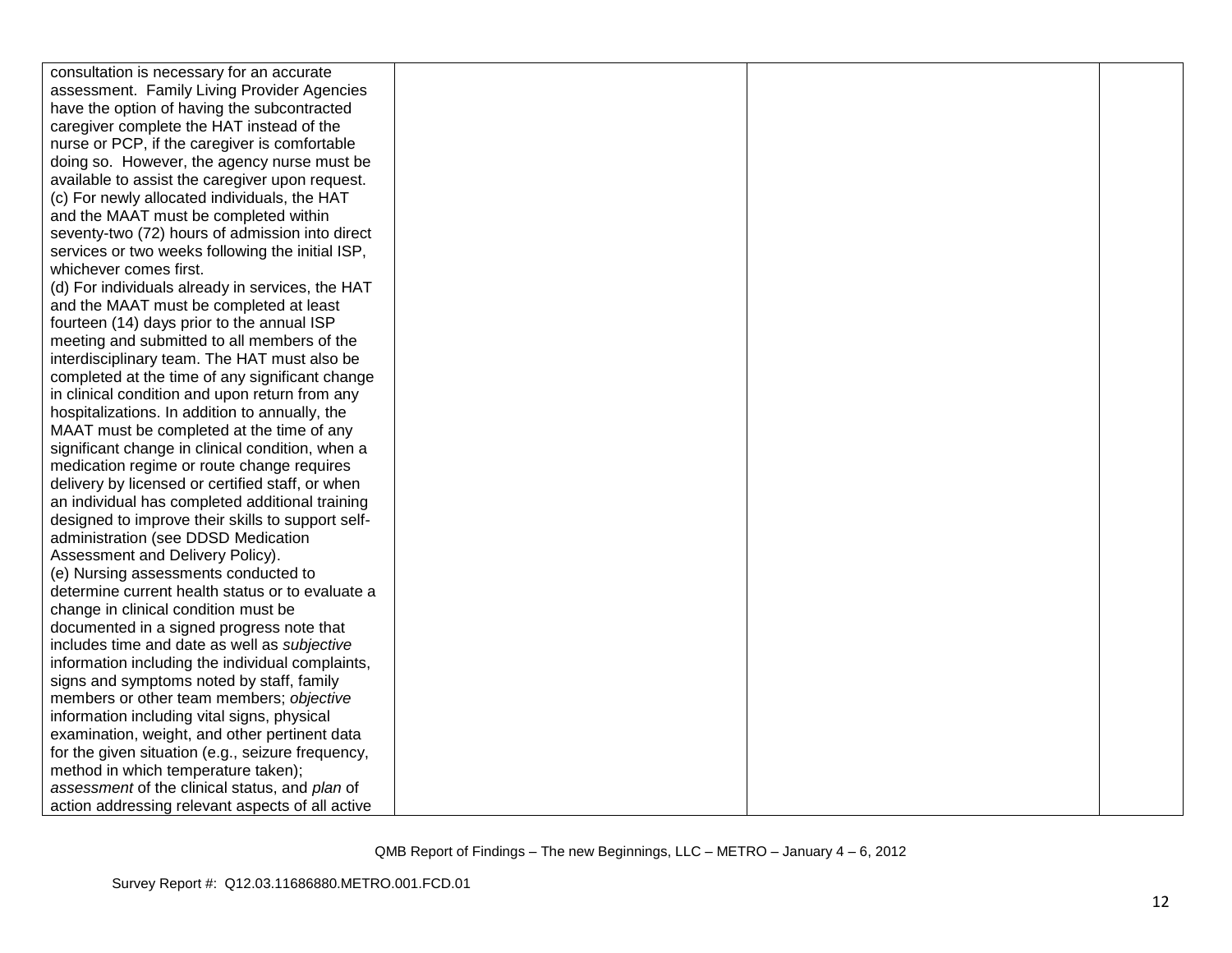| health problems and follow up on any             |  |  |
|--------------------------------------------------|--|--|
| recommendations of medical consultants.          |  |  |
| (2) Health related plans                         |  |  |
| (a) For individuals with chronic conditions that |  |  |
| have the potential to exacerbate into a life-    |  |  |
| threatening situation, a medical crisis          |  |  |
| prevention and intervention plan must be         |  |  |
| written by the nurse or other appropriately      |  |  |
| designated healthcare professional.              |  |  |
| (b) Crisis prevention and intervention plans     |  |  |
| must be written in user-friendly language that   |  |  |
| is easily understood by those implementing       |  |  |
| the plan.                                        |  |  |
| (c) The nurse shall also document training       |  |  |
| regarding the crisis prevention and              |  |  |
| intervention plan delivered to agency staff and  |  |  |
| other team members, clearly indicating           |  |  |
| competency determination for each trainee.       |  |  |
| (d) If the individual receives services from     |  |  |
| separate agencies for community living and       |  |  |
| community inclusion services, nurses from        |  |  |
| each agency shall collaborate in the             |  |  |
| development of and training delivery for crisis  |  |  |
| prevention and intervention plans to assure      |  |  |
| maximum consistency across settings.             |  |  |
| (3) For all individuals with a HAT score of 4, 5 |  |  |
| or 6, the nurse shall develop a comprehensive    |  |  |
| healthcare plan that includes health related     |  |  |
| supports identified in the ISP (The healthcare   |  |  |
| plan is the equivalent of a nursing care plan;   |  |  |
| two separate documents are not required nor      |  |  |
| recommended):                                    |  |  |
| (a) Each healthcare plan must include a          |  |  |
| statement of the person's healthcare needs       |  |  |
| and list measurable goals to be achieved         |  |  |
| through implementation of the healthcare plan.   |  |  |
| Needs statements may be based upon               |  |  |
| supports needed for the individual to maintain   |  |  |
| a current strength, ability or skill related to  |  |  |
| their health, prevention measures, and/or        |  |  |
| supports needed to remediate, minimize or        |  |  |
| manage an existing health condition.             |  |  |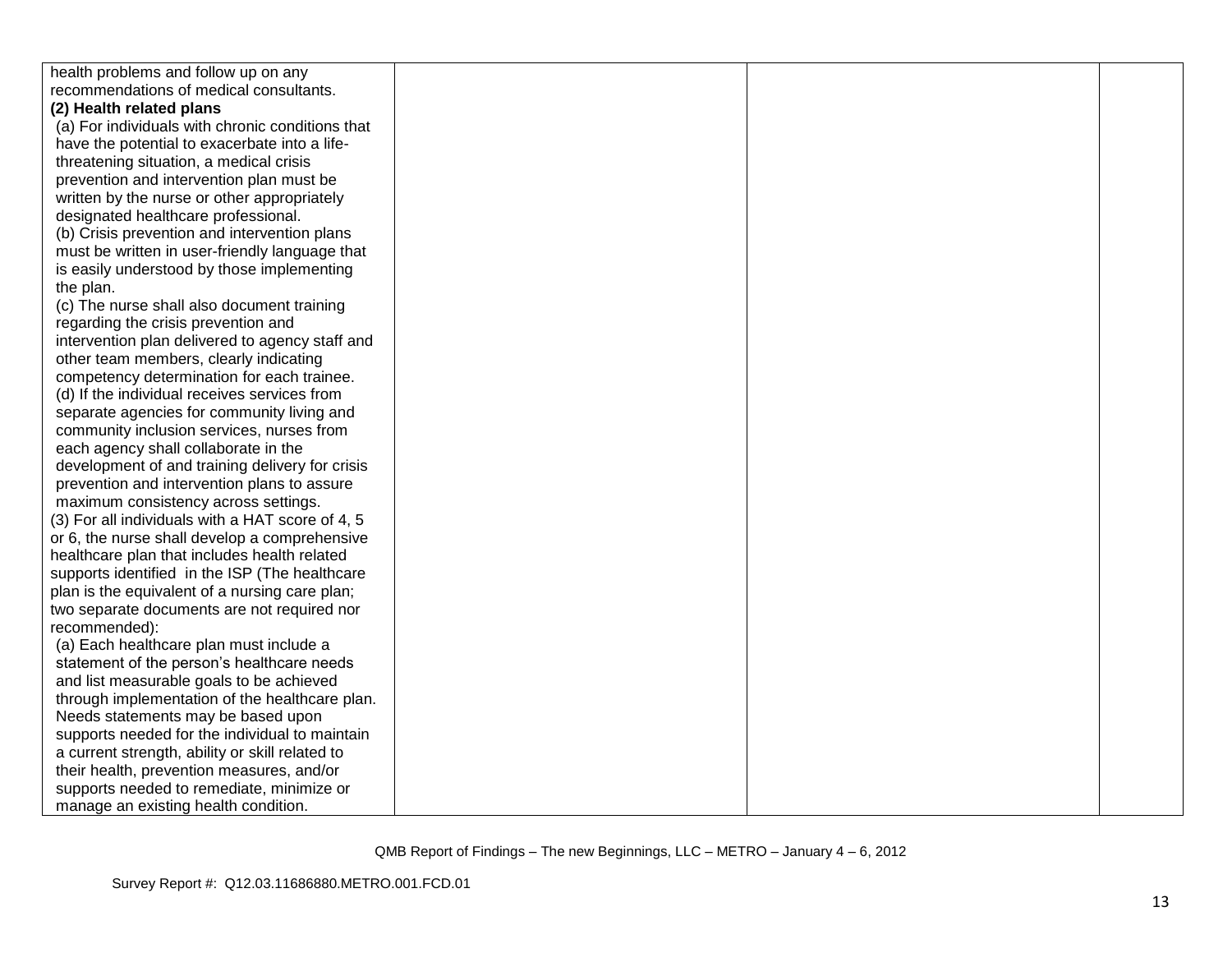| (b) Goals must be measurable and shall be         |  |  |
|---------------------------------------------------|--|--|
| revised when an individual has met the goal       |  |  |
| and has the potential to attain additional goals  |  |  |
| or no longer requires supports in order to        |  |  |
| maintain the goal.                                |  |  |
| (c) Approaches described in the plan shall be     |  |  |
| individualized to reflect the individual's unique |  |  |
| needs, provide guidance to the caregiver(s)       |  |  |
| and designed to support successful                |  |  |
| interactions. Some interventions may be           |  |  |
| carried out by staff, family members or other     |  |  |
| team members, and other interventions may         |  |  |
| be carried out directly by the nurse – persons    |  |  |
| responsible for each intervention shall be        |  |  |
| specified in the plan.                            |  |  |
| (d) Healthcare plans shall be written in          |  |  |
| language that will be easily understood by the    |  |  |
| person(s) identified as implementing the          |  |  |
| interventions.                                    |  |  |
| (e) The nurse shall also document training on     |  |  |
| the healthcare plan delivered to agency staff     |  |  |
| and other team members, clearly indicating        |  |  |
| competency determination for each trainee. If     |  |  |
| the individual receives services from separate    |  |  |
| agencies for community living and community       |  |  |
| inclusion services, nurses from each agency       |  |  |
| shall collaborate in the development of and       |  |  |
| training delivery for healthcare plans to assure  |  |  |
| maximum consistency across settings.              |  |  |
| (f) Healthcare plans must be updated to reflect   |  |  |
| relevant discharge orders whenever an             |  |  |
| individual returns to services following a        |  |  |
| hospitalization.                                  |  |  |
| (g) All crisis prevention and intervention plans  |  |  |
| and healthcare plans shall include the            |  |  |
| individual's name and date on each page and       |  |  |
| shall be signed by the author.                    |  |  |
| (h) Crisis prevention and intervention plans as   |  |  |
| well as healthcare plans shall be reviewed by     |  |  |
| the nurse at least quarterly, and updated as      |  |  |
| needed.                                           |  |  |
| (4) General Nursing Documentation                 |  |  |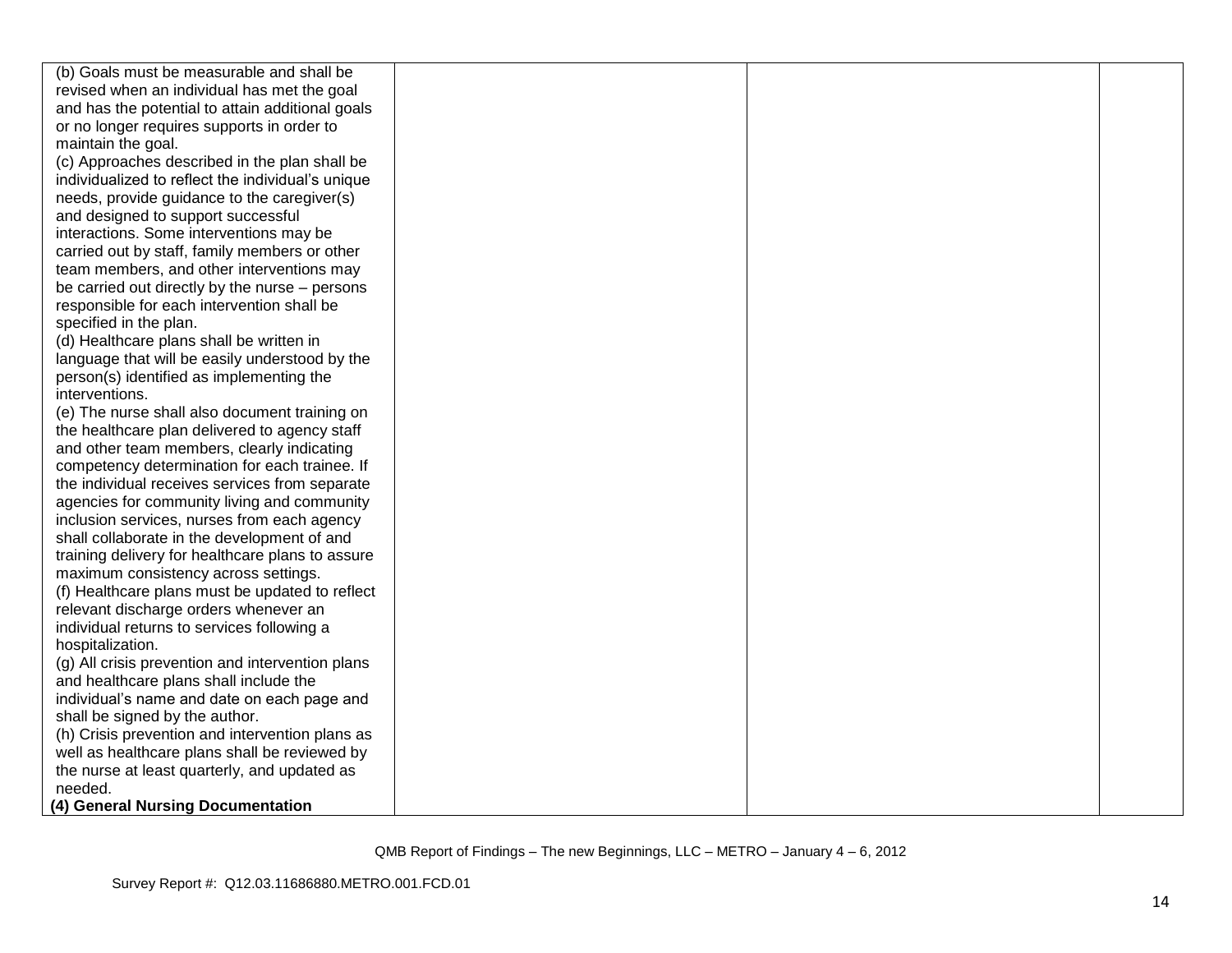| (a) The nurse shall complete legible and<br>signed progress notes with date and time<br>indicated that describe all interventions or<br>interactions conducted with individuals served<br>as well as all interactions with other healthcare<br>providers serving the individual. All<br>interactions shall be documented whether they<br>occur by phone or in person.<br>(b) For individuals with a HAT score of 4, 5 or<br>6, or who have identified health concerns in<br>their ISP, the nurse shall provide the<br>interdisciplinary team with a quarterly report<br>that indicates current health status and<br>progress to date on health related ISP desired<br>outcomes and action plans as well as<br>progress toward goals in the healthcare plan. |  |  |
|-------------------------------------------------------------------------------------------------------------------------------------------------------------------------------------------------------------------------------------------------------------------------------------------------------------------------------------------------------------------------------------------------------------------------------------------------------------------------------------------------------------------------------------------------------------------------------------------------------------------------------------------------------------------------------------------------------------------------------------------------------------|--|--|
| Developmental Disabilities (DD) Waiver<br>Service Standards effective 4/1/2007<br><b>CHAPTER 5 IV. COMMUNITY INCLUSION</b><br><b>SERVICES PROVIDER AGENCY</b><br><b>REQUIREMENTS</b><br><b>B. IDT Coordination</b><br>(1) Community Inclusion Services Provider<br>Agencies shall participate on the IDT as<br>specified in the ISP Regulations (7.26.5)<br>NMAC), and shall ensure direct support staff<br>participation as needed to plan effectively for<br>the individual; and                                                                                                                                                                                                                                                                          |  |  |
| (2) Coordinate with the IDT to ensure that<br>each individual participating in Community<br>Inclusion Services who has a score of 4, 5, or 6<br>on the HAT has a Health Care Plan developed<br>by a licensed nurse, and if applicable, a Crisis<br>Prevention/Intervention Plan.                                                                                                                                                                                                                                                                                                                                                                                                                                                                            |  |  |
| <b>Department of Health Developmental</b><br><b>Disabilities Supports Division Policy.</b><br><b>Medical Emergency Response Plan Policy</b><br>MERP-001 eff.8/1/2010                                                                                                                                                                                                                                                                                                                                                                                                                                                                                                                                                                                        |  |  |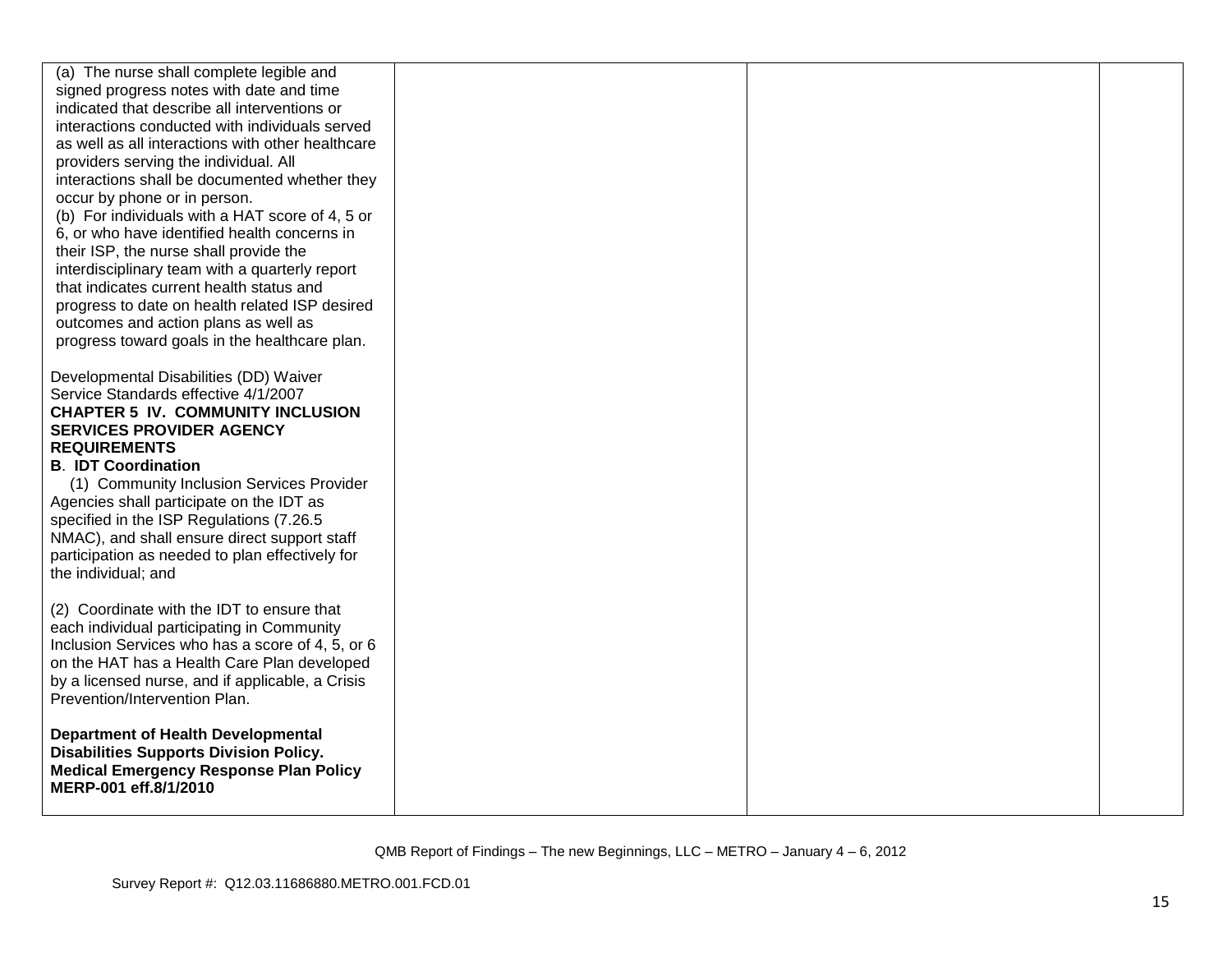| F. The MERP shall be written in clear, jargon                                      |  |  |
|------------------------------------------------------------------------------------|--|--|
| free language and include at a minimum the                                         |  |  |
| following information:                                                             |  |  |
| 1. A brief, simple description of the condition                                    |  |  |
| or illness.                                                                        |  |  |
| 2. A brief description of the most likely life                                     |  |  |
| threatening complications that might occur and                                     |  |  |
| what those complications may look like to an                                       |  |  |
| observer.                                                                          |  |  |
| 3. A concise list of the most important                                            |  |  |
| measures that may prevent the life threatening                                     |  |  |
| complication from occurring (e.g., avoiding                                        |  |  |
| allergens that trigger an asthma attack or                                         |  |  |
| making sure the person with diabetes has                                           |  |  |
| snacks with them to avoid hypoglycemia).                                           |  |  |
| 4. Clear, jargon free, step-by-step instructions                                   |  |  |
| regarding the actions to be taken by direct                                        |  |  |
| support personnel (DSP) and/or others to                                           |  |  |
| intervene in the emergency, including criteria                                     |  |  |
| for when to call 911.                                                              |  |  |
| 5. Emergency contacts with phone numbers.                                          |  |  |
| 6. Reference to whether the individual has                                         |  |  |
| advance directives or not, and if so, where the<br>advance directives are located. |  |  |
|                                                                                    |  |  |
|                                                                                    |  |  |
|                                                                                    |  |  |
|                                                                                    |  |  |
|                                                                                    |  |  |
|                                                                                    |  |  |
|                                                                                    |  |  |
|                                                                                    |  |  |
|                                                                                    |  |  |
|                                                                                    |  |  |
|                                                                                    |  |  |
|                                                                                    |  |  |
|                                                                                    |  |  |
|                                                                                    |  |  |
|                                                                                    |  |  |
|                                                                                    |  |  |
|                                                                                    |  |  |
|                                                                                    |  |  |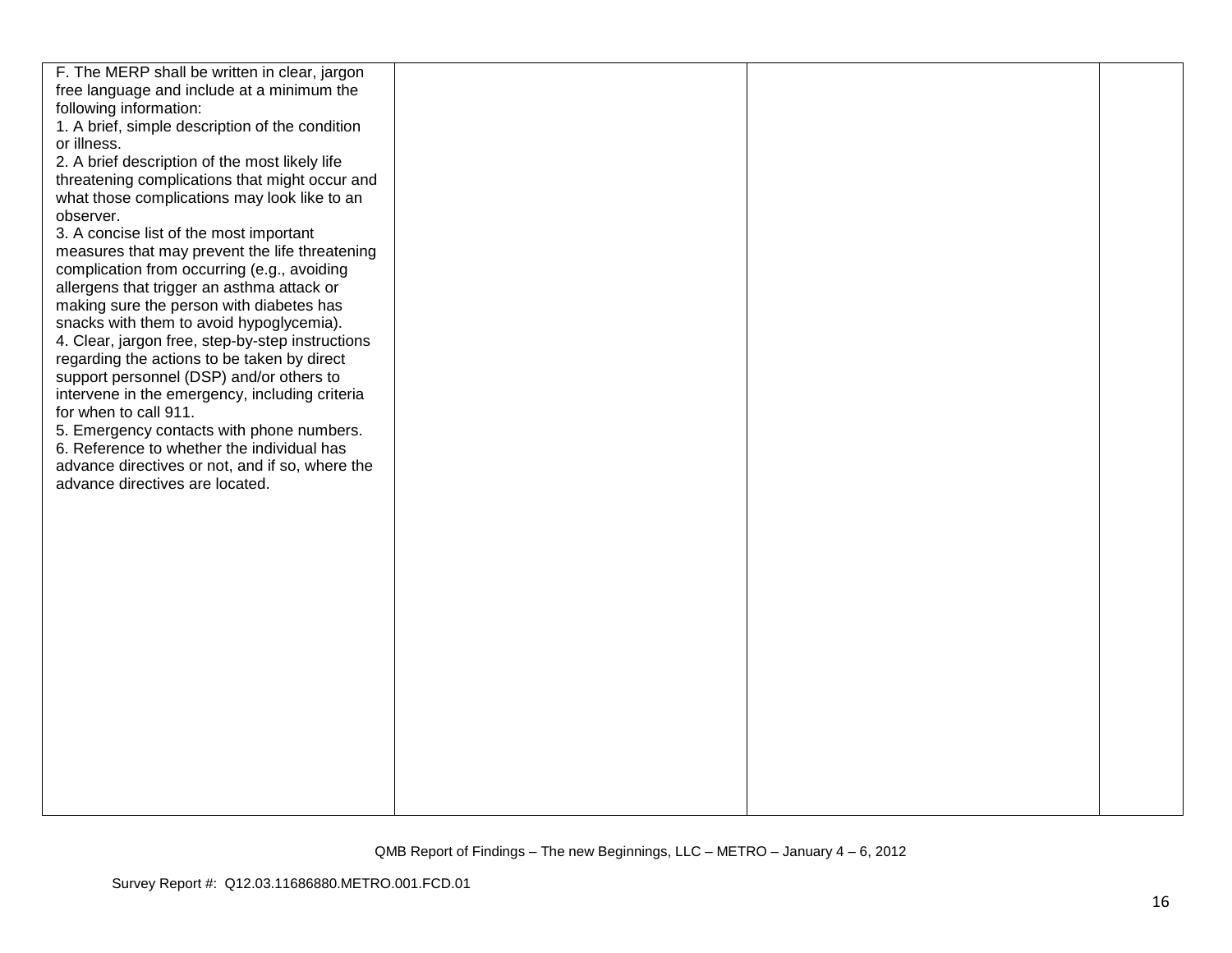| Tag #1A39 Assistive Technology &<br><b>Adaptive Equipment</b>                                                                                                                                                                                                                                                                                                                                                                                                                                                                                                                                                                                                         | <b>Standard Level Deficiency</b>                                                                                                                                                                                                                                 |                                                                                                                                                                              |  |
|-----------------------------------------------------------------------------------------------------------------------------------------------------------------------------------------------------------------------------------------------------------------------------------------------------------------------------------------------------------------------------------------------------------------------------------------------------------------------------------------------------------------------------------------------------------------------------------------------------------------------------------------------------------------------|------------------------------------------------------------------------------------------------------------------------------------------------------------------------------------------------------------------------------------------------------------------|------------------------------------------------------------------------------------------------------------------------------------------------------------------------------|--|
| <b>CHAPTER 1. III. PROVIDER AGENCY</b><br>DOCUMENTATION OF SERVICE DELIVERY<br><b>AND LOCATION</b><br>F. Sanitation:<br>(1) Equipment and utensils shall be kept clean<br>and in good repair; and                                                                                                                                                                                                                                                                                                                                                                                                                                                                     | Based on record review, observation and<br>interview the Agency failed to ensure the<br>necessary support mechanisms and devices,<br>including the rationale for the use of assistive<br>technology or adaptive equipment as in place for<br>1 of 4 Individuals. |                                                                                                                                                                              |  |
| 7.26.5.13 DEVELOPMENT OF THE<br><b>INDIVIDUAL SERVICE PLAN (ISP) -</b><br><b>ASSESSMENTS:</b>                                                                                                                                                                                                                                                                                                                                                                                                                                                                                                                                                                         | Review of documents (ISP) indicated Vibrating<br>Pillow and Red Spec Switch were required to be<br>used by Individual #3.                                                                                                                                        |                                                                                                                                                                              |  |
| 7.26.5.14 DEVELOPMENT OF THE<br><b>INDIVIDUAL SERVICE PLAN (ISP) -</b><br><b>CONTENT OF INDIVIDUAL SERVICE</b><br><b>PLANS:</b> Each ISP shall contain:<br>F. Assistive technology: Necessary support<br>mechanisms and devices, including the<br>rationale for the use of assistive technology or<br>adaptive equipment when a need has been<br>identified shall be documented in the ISP. The<br>rationale shall include the environments and<br>situations in which assistive technology is<br>used. Selection of assistive technology shall<br>support the individual's independence and<br>functional capabilities in as non-intrusive a<br>fashion as possible. | During observation of the Individual's home, no<br>evidence of the items was found.<br>When DSP were asked for the Vibrating<br>Pillow and Red Spec Switch the following<br>was reported:<br>• DSP #44 stated, "They are not here".                              | Provider:<br>State your Plan of Correction for the findings in<br>this Tag above this line.<br>Enter your Quality Assurance/Quality<br>Improvement processes below the line. |  |
| <b>CHAPTER 5 VI. SCOPE OF SUPPORTED</b><br><b>EMPLOYMENT SERVICES</b><br>(7) Facilitating job accommodations and use of<br>assistive technology, including the use of<br>communication devices;                                                                                                                                                                                                                                                                                                                                                                                                                                                                       |                                                                                                                                                                                                                                                                  |                                                                                                                                                                              |  |
| <b>CHAPTER 5 VII. SUPPORTED</b><br><b>EMPLOYMENT SERVICES REQUIREMENTS</b><br>D. Provider Agency Requirements<br>(6) Qualification and Competencies for<br><b>Supported Employment Staff (includes</b>                                                                                                                                                                                                                                                                                                                                                                                                                                                                |                                                                                                                                                                                                                                                                  |                                                                                                                                                                              |  |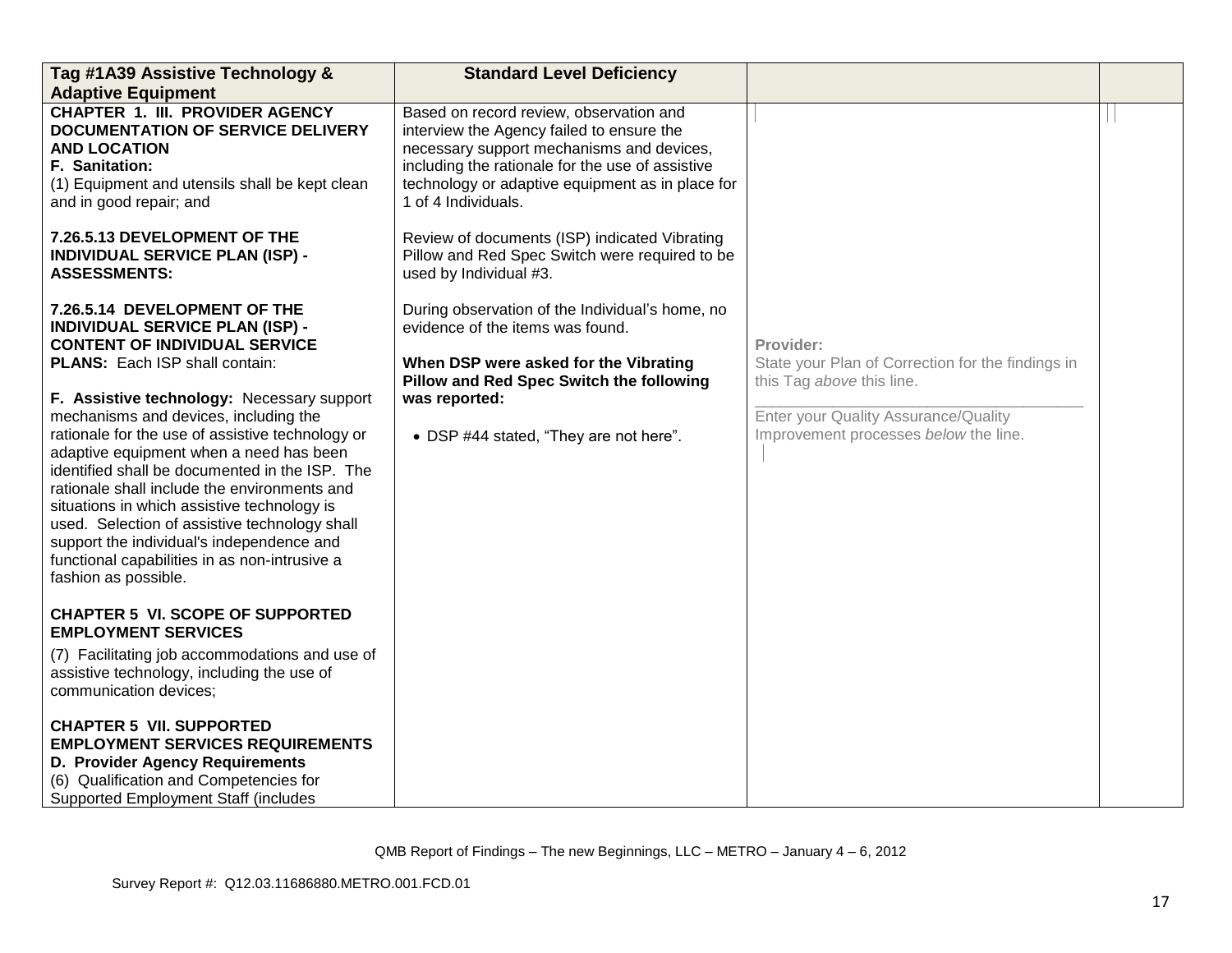| intensive): Qualifications and competencies for                                                                                                                                                                           |  |  |
|---------------------------------------------------------------------------------------------------------------------------------------------------------------------------------------------------------------------------|--|--|
| staff providing job coaching/consultation                                                                                                                                                                                 |  |  |
| services shall, at a minimum, are able to:                                                                                                                                                                                |  |  |
| <b>CHAPTER 5 XI. COMMUNITY ACCESS</b><br><b>SERVICES REQUIREMENTS</b><br>F. Community Access Services Provider                                                                                                            |  |  |
| <b>Agency Staff Qualifications and</b><br><b>Competencies</b>                                                                                                                                                             |  |  |
| (1) Qualifications and Competencies for<br>Community Access Coaches. The Community<br>Access Coach shall, at a minimum,<br>demonstrate the ability to:                                                                    |  |  |
| (q) Communicate effectively with the individual<br>including communication through the use of<br>adaptive equipment and use of a<br>communication dictionary when the<br>individual uses these modes of<br>communication; |  |  |
| (j) Communicate effectively with the individual<br>including communication through the use of<br>adaptive equipment as well as the<br>individual's Communication Dictionary, if<br>applicable, at the work site;          |  |  |
| <b>CHAPTER 6. II. SCOPE OF COMMUNITY</b><br><b>LIVING SERVICES.</b><br>A. The scope of Community Living Services<br>includes, but is not limited the following as<br>identified by the IDT:                               |  |  |
| Implementation of the ISP, Therapy,<br>(8)<br>Meal-time, Positive Behavioral Supports,<br>Health Care, and Crisis<br>Prevention/Interventions Plans, if applicable;                                                       |  |  |
| (9) Assistance in developing health<br>maintenance supports, as well as monitoring<br>the effectiveness of such supports;                                                                                                 |  |  |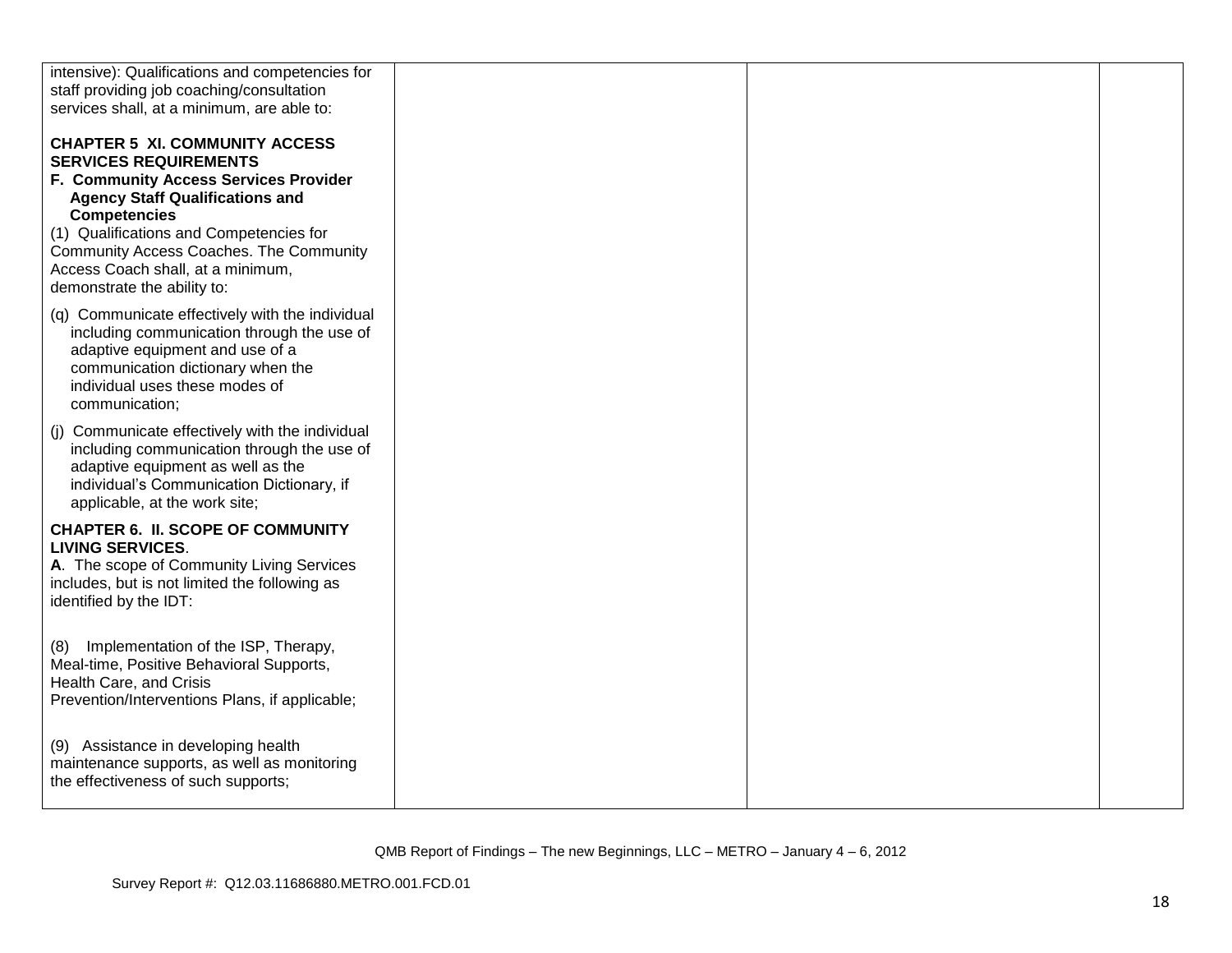| (12) Assist the individual as needed, in         |  |  |
|--------------------------------------------------|--|--|
| coordination with the designated healthcare      |  |  |
| coordinator and others on the IDT, with access   |  |  |
| to medical, dental, therapy, nutritional,        |  |  |
| behavioral and nursing practitioners and in      |  |  |
|                                                  |  |  |
| the timely implementation of healthcare orders,  |  |  |
| monitoring and recording of therapeutic plans    |  |  |
| or activities as prescribed, to include: health  |  |  |
| care and crisis prevention/ intervention plans;  |  |  |
|                                                  |  |  |
| <b>CHAPTER 6. VIII. COMMUNITY LIVING</b>         |  |  |
| <b>SERVICE PROVIDER AGENCY</b>                   |  |  |
| <b>REQUIREMENTS</b>                              |  |  |
| <b>Community Living Services Provider</b>        |  |  |
| н.                                               |  |  |
| <b>Agency Staffing Requirements</b>              |  |  |
|                                                  |  |  |
| <b>Community Living Service Staff</b><br>(1)     |  |  |
| Qualifications and Competencies: Individuals     |  |  |
| working as direct support staff and supervisors  |  |  |
| for Community Living Service Provider            |  |  |
| Agencies shall demonstrate the following:        |  |  |
|                                                  |  |  |
| (b) The ability to assist the individual to meet |  |  |
|                                                  |  |  |
| his or her physical (e.g., health, grooming,     |  |  |
| toileting, eating) and personal                  |  |  |
| management needs, by teaching skills,            |  |  |
| providing supports, and building on              |  |  |
| individual strengths and capabilities;           |  |  |
|                                                  |  |  |
| <b>Residence Requirements for Family</b><br>L.   |  |  |
| <b>Living Services and Supported Living</b>      |  |  |
| <b>Services</b>                                  |  |  |
| (1) Supported Living Services and Family         |  |  |
| Living Services providers shall assure that      |  |  |
|                                                  |  |  |
| each individual's residence has:                 |  |  |
| (5) Kitchen area shall:                          |  |  |
| (b) Arrangements will be made, in consultation   |  |  |
| with the IDT for environmental                   |  |  |
| accommodations and assistive technology          |  |  |
| devices specific to the needs of the             |  |  |
| individual(s);                                   |  |  |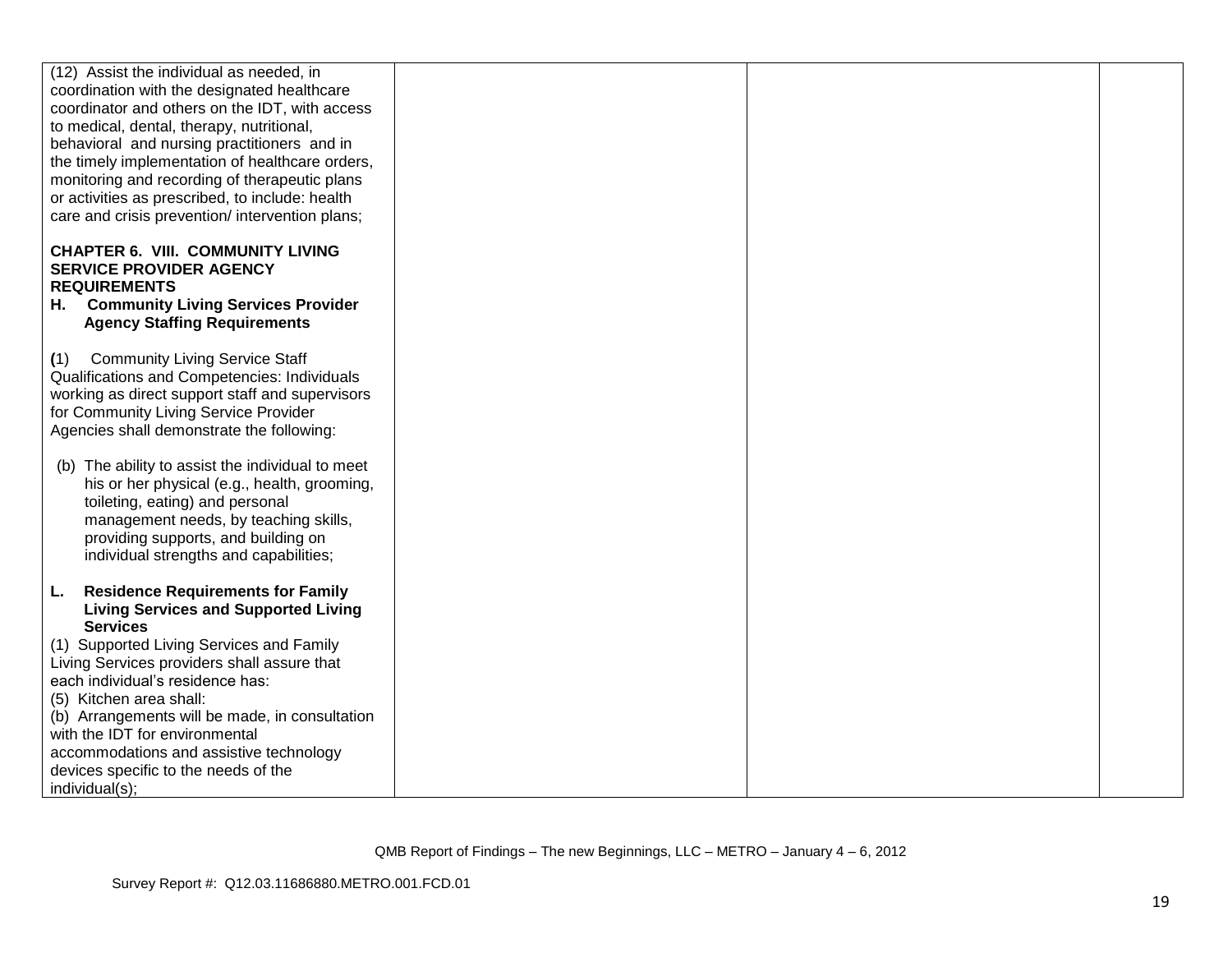February 3, 2012

The New Beginnings, LLC 8908 Washington Street NE Albuquerque, New Mexico 87113

Atten: Ms. Diane Nunn, Executive Director

## **Re: IRC Action Taken: Issue Closed**

Dear Ms. Nunn:

The New Beginnings, LLC has been referred to the Internal Review Committee (IRC) for review.

### **Situation Referred:**

Subsequent to a letter to The New Beginnings, LLC dated November 18, 2011 the IRC is in receipt of all listed documents, and your Civil Monetary Penalty payment of \$1,750. The documents you submitted were evidence that cited new and repeat findings were corrected.

**RETURN RECEIPT REQUESTED** ----

### **IRC Actions Taken:**

Issue closed. No additional responses from The New Beginnings, LLC on this matter are required.

Your agency is expected to maintain all required corrective actions and quality improvements. Failure to maintain compliance with these actions may result in the administration of additional actions and sanctions up to and including contract termination.

If you have any questions regarding these IRC Actions please contact me at 505-841-5829.

Respectfully,

Dan Maxwell, M.S. Chair, Internal Review Committee

Cc: Internal Review Committee